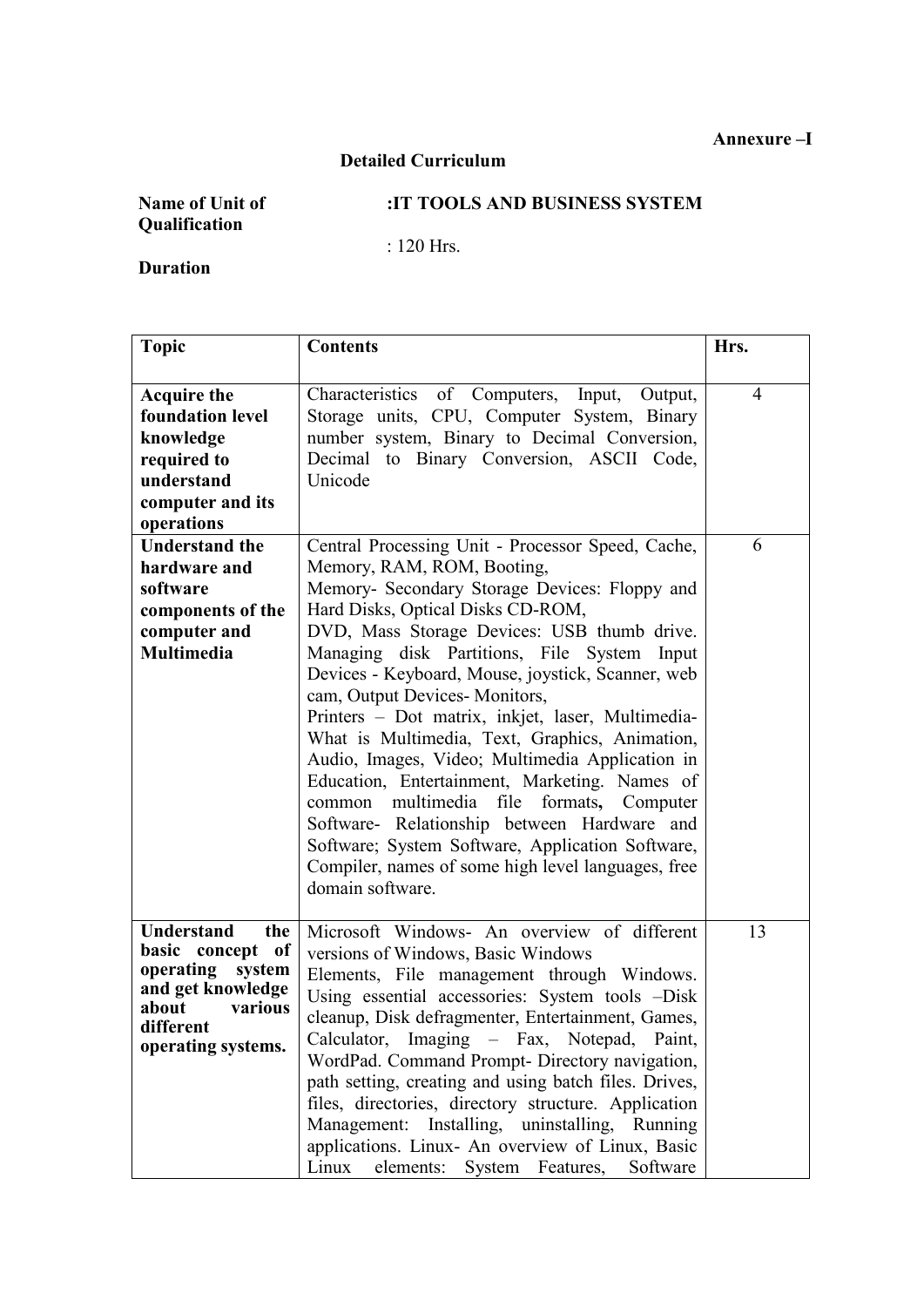|                                         | Features, File Structure, File handling in Linux:<br>H/W, S/W requirements, Preliminary steps before<br>installation, specifics on Hard drive repartitioning<br>and booting a Linux system.                                                                                                                                                                                                     |    |
|-----------------------------------------|-------------------------------------------------------------------------------------------------------------------------------------------------------------------------------------------------------------------------------------------------------------------------------------------------------------------------------------------------------------------------------------------------|----|
| <b>Understand to use</b>                | Word<br>processing concepts:<br>saving.<br>closing,                                                                                                                                                                                                                                                                                                                                             | 6  |
| package<br>the<br>of<br>word processing | Opening an existing document, Selecting text,<br>Editing text, Finding and replacing text, printing<br>Creating<br>and<br>Printing<br>documents,<br>Merged<br>Documents, Character and Paragraph Formatting,<br>Page Design and Layout. Editing and Profiling<br>Tools: Checking and correcting spellings. Handling<br>Graphics, Creating Tables and Charts, Document<br>Templates and Wizards. |    |
| <b>Understand to use</b>                | Spreadsheet Concepts, Creating, Saving and Editing                                                                                                                                                                                                                                                                                                                                              | 9  |
| the Package of                          | a Workbook, Inserting, Deleting Work                                                                                                                                                                                                                                                                                                                                                            |    |
| <b>Spreadsheet</b>                      | Sheets, entering data in a cell / formula Copying                                                                                                                                                                                                                                                                                                                                               |    |
| <b>Concepts</b>                         | and Moving from selected cells, handling operators                                                                                                                                                                                                                                                                                                                                              |    |
|                                         | in Formulae, Functions: Mathematical, Logical,                                                                                                                                                                                                                                                                                                                                                  |    |
|                                         | statistical, text, financial, Date and Time functions,<br>Using Function Wizard. Formatting a Worksheet:                                                                                                                                                                                                                                                                                        |    |
|                                         | Formatting Cells – changing data alignment,                                                                                                                                                                                                                                                                                                                                                     |    |
|                                         | changing date, number, character or currency                                                                                                                                                                                                                                                                                                                                                    |    |
|                                         | format, changing font, adding borders and colors,                                                                                                                                                                                                                                                                                                                                               |    |
|                                         | Printing worksheets, Charts and Graphs – Creating,                                                                                                                                                                                                                                                                                                                                              |    |
|                                         | Previewing, Modifying Charts. Integrating word                                                                                                                                                                                                                                                                                                                                                  |    |
|                                         | processor, spread sheets, web pages.                                                                                                                                                                                                                                                                                                                                                            |    |
| <b>Understand to use</b>                | Creating, Opening and Saving Presentations,                                                                                                                                                                                                                                                                                                                                                     | 5  |
| Package<br>of<br>the                    | Creating the Look of Your Presentation,<br>Working in Different Views, Working with Slides,                                                                                                                                                                                                                                                                                                     |    |
| <b>Presentation</b>                     | Adding<br>and Formatting<br>Text,<br>Formatting                                                                                                                                                                                                                                                                                                                                                 |    |
| Concepts.                               | Paragraphs, Checking Spelling and Correcting                                                                                                                                                                                                                                                                                                                                                    |    |
|                                         | Typing Mistakes, Making Notes Pages<br>and                                                                                                                                                                                                                                                                                                                                                      |    |
|                                         | Handouts, Drawing and Working with Objects,                                                                                                                                                                                                                                                                                                                                                     |    |
|                                         | Adding Clip Art and other pictures, Designing Slide                                                                                                                                                                                                                                                                                                                                             |    |
|                                         | Shows, Running and Controlling a Slide Show,                                                                                                                                                                                                                                                                                                                                                    |    |
| <b>Understand</b>                       | Printing Presentations.                                                                                                                                                                                                                                                                                                                                                                         | 13 |
| various data base                       | Data Manipulation-Concept: Database, Relational<br>Database, Integrity. Operations:                                                                                                                                                                                                                                                                                                             |    |
| concepts<br>and                         | Creating, dropping, manipulating table structure.                                                                                                                                                                                                                                                                                                                                               |    |
| operations.                             | Manipulation of Data: Query, Data Entry Form,                                                                                                                                                                                                                                                                                                                                                   |    |
|                                         | Reports                                                                                                                                                                                                                                                                                                                                                                                         |    |
|                                         |                                                                                                                                                                                                                                                                                                                                                                                                 |    |
| <b>Understand</b><br>the                | Indian IT Act, Intellectual Property Rights - issues.                                                                                                                                                                                                                                                                                                                                           | 4  |
| related<br>issues<br>t <sub>0</sub>     | Application of information Technology<br>1n                                                                                                                                                                                                                                                                                                                                                     |    |
| IT<br>$\bf IT$<br>and                   | Railways, Airlines, Banking, Insurance, Inventory                                                                                                                                                                                                                                                                                                                                               |    |
| applications.                           | Control, Financial systems, Hotel                                                                                                                                                                                                                                                                                                                                                               |    |
|                                         | management, Education, Video games, Telephone                                                                                                                                                                                                                                                                                                                                                   |    |
|                                         | exchanges, Mobile phones, Information kiosks,                                                                                                                                                                                                                                                                                                                                                   |    |
|                                         | special effects in Movies                                                                                                                                                                                                                                                                                                                                                                       |    |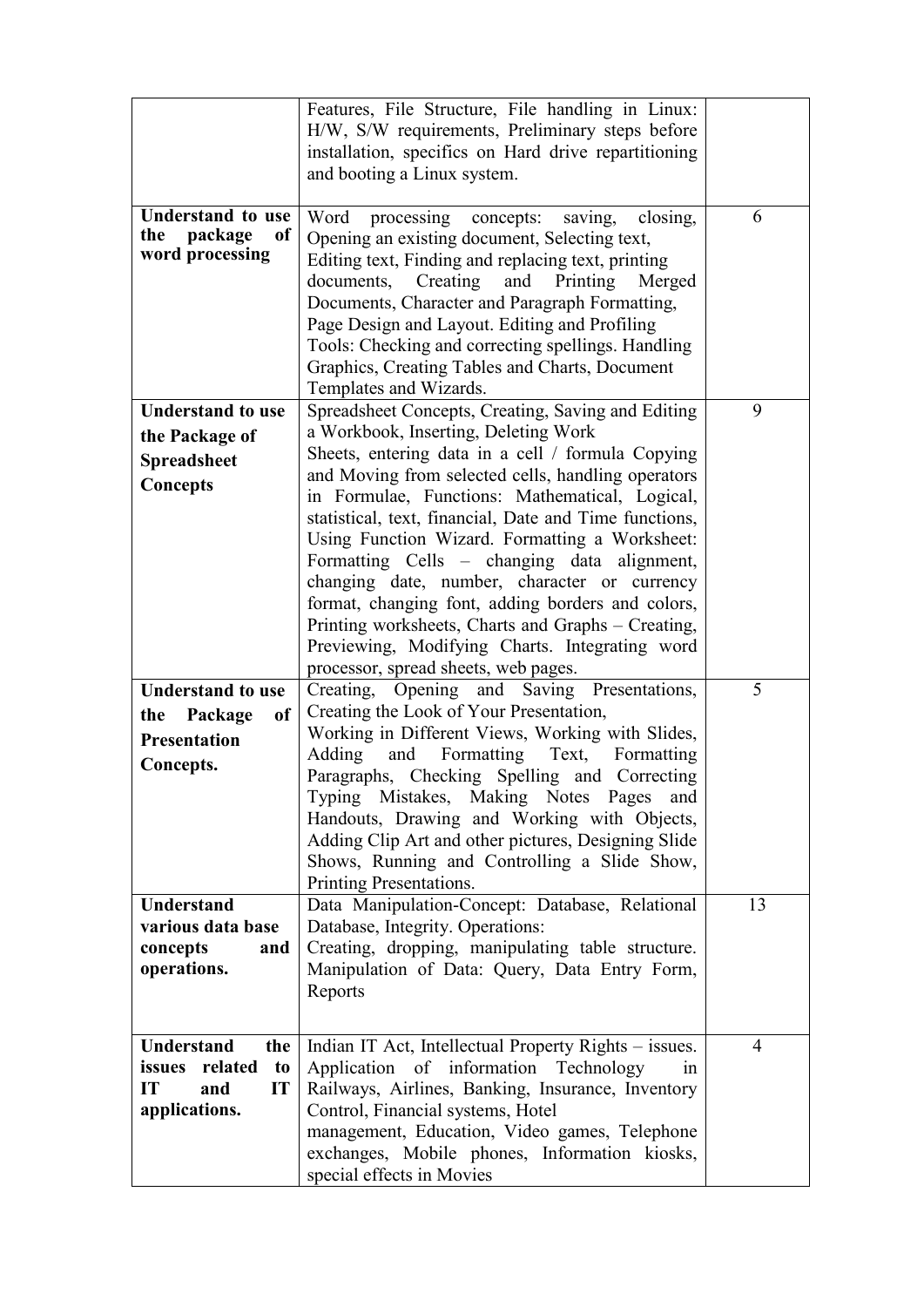| <b>Practical/Tutorials</b> | OU |
|----------------------------|----|
|                            |    |

- 1. P.K. Sinha and P. Sinha, "Foundations of Computing" , BPB Publication, 2008.
- 2. Sagman S, "MS Office for Windows XP", Pearson Education, 2007.
- 3. ITL Educational Society, "Introduction to IT", Pearson Education, 2009.
- 4. Miller M, "Absolute Beginners Guide to Computer Basics", Pearson Education, 2009.

#### **Reference Books:**

- **1.** Turban, Mclean and Wetherbe, "Information Technology and Management" John Wiely & Sons**.**
- 2. Mansfield Ron, "Working in Microsoft Office", 2008, Tata McGraw-Hill
- 3. Balagurusamy E, "Fundamentals of Computers", 2009, Tata McGraw-Hill
- 4. Mavis Beacon, "All-in-one MS Office" CD based views for self learning, BPB Publication, 2008
- 5. Perry G, "MS Office 2007", Pearson Education, 2008.
- 6. D"Suoza & D"souza, "Learn Computer Step by Step", Pearson Education, 2006.
- 7. Kulkarni, "IT Strategy for Business", Oxford University Press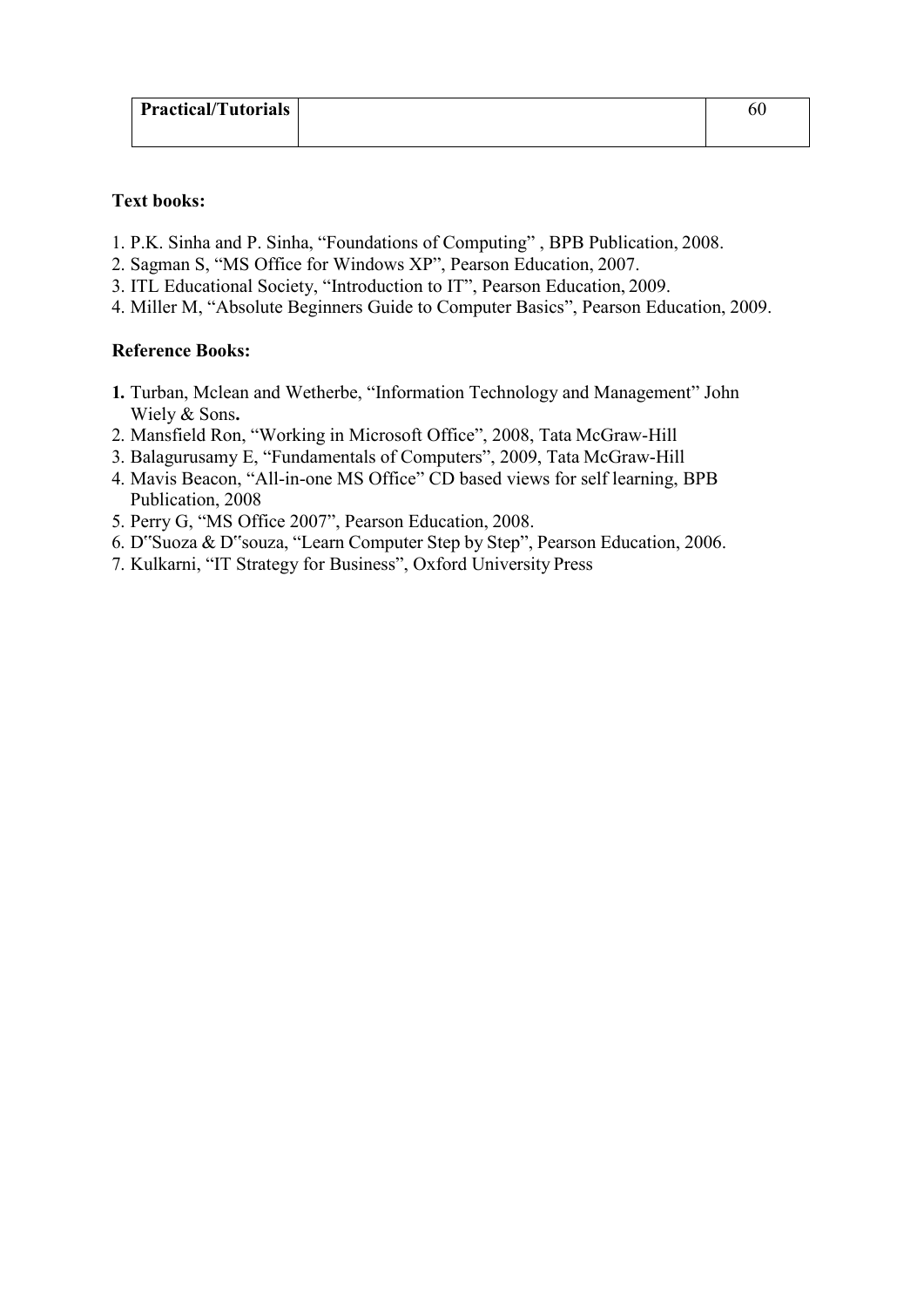## : **A2-R4 INTERNET TECHNOLOGY AND WEB DESIGN**

| Performance                                | <b>Contents</b>                                                                       | Hrs.           |
|--------------------------------------------|---------------------------------------------------------------------------------------|----------------|
| Criteria(OUTCO                             |                                                                                       |                |
| ME) No.                                    |                                                                                       |                |
| <b>Understand the</b><br>current topics in | Internet, Growth of Internet, Owners of the<br>Internet, Anatomy of Internet, ARPANET | $\overline{2}$ |
| Web & Internet                             | and Internet history of the World Wide                                                |                |
|                                            | Web, basic Internet Terminology, Net                                                  |                |
| technologies                               | Applications<br>Internet<br>etiquette.                                                |                |
|                                            | Commerce on the Internet, Governance on                                               |                |
|                                            | the Internet, Impact of Internet on Society                                           |                |
|                                            | - Crime on/through the Internet.                                                      |                |
| <b>Understand</b><br>the                   | Packet switching technology,<br>Internet                                              | 3              |
| basic concepts for                         | $TCP/IP$ ,<br>Router,<br>Protocols:<br>Internet                                       |                |
| network                                    | Addressing Scheme: Machine Addressing                                                 |                |
|                                            | (IP address), E-mail Addresses, Resources                                             |                |
| implementation.                            | Addresses                                                                             |                |
|                                            |                                                                                       |                |
| <b>Understand the</b>                      | Connectivity types: level one, level two                                              | 3              |
| basic concepts for                         | and level three connectivity, Setting up a                                            |                |
| network                                    | hardware<br>connection:<br>requirement,                                               |                |
| Communication                              | selection<br>of<br>software<br>modem,<br>a<br>modem<br>configuration,<br>requirement, |                |
|                                            | Internet accounts by ISP: Telephone line                                              |                |
|                                            | options, Protocol options, Service options,                                           |                |
|                                            | options<br>Telephone<br>line<br>Dialup<br>$\equiv$                                    |                |
|                                            | connections through the telephone system,                                             |                |
|                                            | connections<br>dedicated<br>through<br>the                                            |                |
|                                            | telephone system, ISDN, Protocol options                                              |                |
|                                            | - Shell, SLIP, PPP, Service options - E-                                              |                |
|                                            | mail, WWW, News Firewall etc.                                                         |                |
| Understand the                             | <b>Network</b><br>definition,<br>Common<br>terminologies: LAN, WAN, Node, Host,       | 4              |
| basic concepts for                         | Workstation, bandwidth, Interoperability,                                             |                |
| network                                    | Network administrator, network security,                                              |                |
| Communication                              | Network Components: Severs, Clients,                                                  |                |
|                                            | Communication Media, Types of network:                                                |                |
|                                            | Peer to Peer, Clients Server, Addressing in                                           |                |
|                                            | Internet: DNS, Domain Name and their                                                  |                |
|                                            | organization, understanding the Internet                                              |                |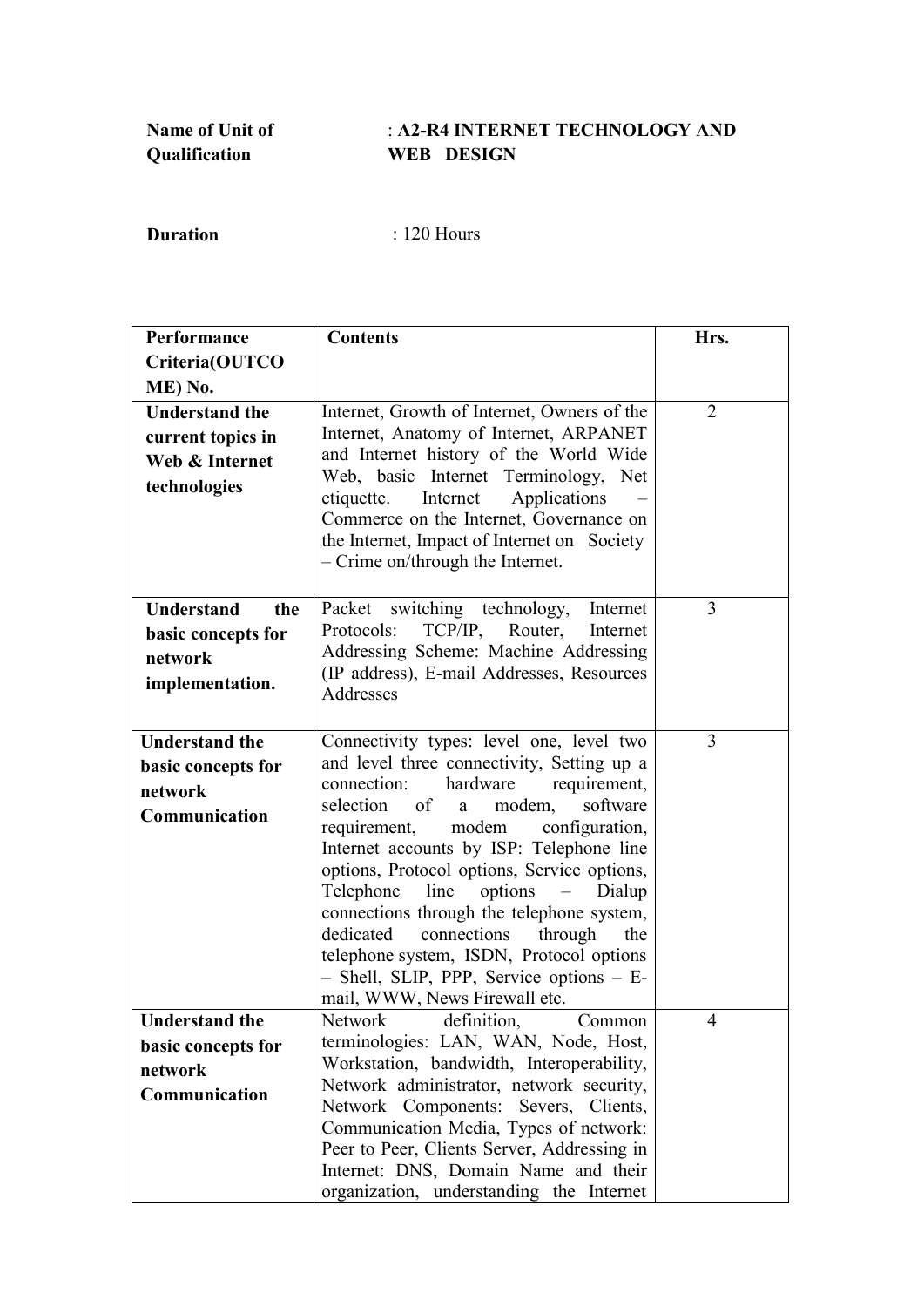|                             | Protocol Address. Network topologies:                         |                |
|-----------------------------|---------------------------------------------------------------|----------------|
|                             | Bust, star and ring, Ethernet, FDDI, ATM                      |                |
|                             | and Intranet.                                                 |                |
| <b>Understand the</b>       | E-mail, WWW, Telnet, FTP, IRC and                             | $\overline{4}$ |
| <b>Services on</b>          | Search Engine                                                 |                |
| <b>Internet</b>             |                                                               |                |
| (Definition and             |                                                               |                |
| <b>Functions</b> )          |                                                               |                |
|                             |                                                               |                |
| <b>Understand</b><br>the    | Networks and<br>Email<br>Servers,<br>Email                    | 7              |
| basic<br>protocol,          | protocols -SMTP, POP3, IMAp4, MIME6,                          |                |
| structure and clients       | Structure of an Email – Email Address,                        |                |
| of Electronic Mail          | Email Header, Body and Attachments,                           |                |
|                             | Email Clients: Netscape mail Clients,                         |                |
|                             | Outlook Express, Web based E-mail. Email                      |                |
|                             | encryption-Address Book, Signature File.                      |                |
|                             |                                                               |                |
| <b>Understand</b><br>the    | Languages, Internet Phone, Internet Video,                    | $\overline{3}$ |
| <b>Current Trends on</b>    | collaborative computing, e-commerce.                          |                |
| <b>Internet</b>             |                                                               |                |
|                             |                                                               |                |
| <b>Understand</b>           | Overview, SGML, Web hosting, HTML.                            | 10             |
| fundamental tools           | CGL, Documents Interchange Standards,                         |                |
| and technologies for        | Components of Web Publishing, Document                        |                |
| web designing and           | management, Web<br>Page<br>Design.                            |                |
| browsing                    | Consideration and Principles, Search and                      |                |
|                             | Meta Search Engines, WWW, Browser,<br>HTTP, Publishing Tools. |                |
| <b>Comprehend the</b>       | HTML page structure, HTML Text, HTML                          | 12             |
| technologies for            | links, HTML document tables, HTML                             |                |
| <b>Hypertext Mark-up</b>    | Frames, HTML Images, multimedia                               |                |
| Language (HTML).            |                                                               |                |
| Deal with                   | ASP, VB Script, JAVA Script, JAVA and                         | 8              |
| programming issues          | Front Page, Flash                                             |                |
| relating to VB              |                                                               |                |
| Script, JavaScript,         |                                                               |                |
| Java, ASP, Front            |                                                               |                |
|                             |                                                               |                |
| Page and Flash              |                                                               |                |
| <b>Figure out the</b>       | Overview of Internet Security, Firewalls,                     | 4              |
| various security            | <b>Internet Security, Management Concepts</b>                 |                |
| hazards on the              | and Information Privacy and Copyright                         |                |
| Internet and need of        | Issues, basics of asymmetric                                  |                |
| security measures           | cryptosystems.                                                |                |
|                             |                                                               |                |
|                             |                                                               |                |
| <b>Practicals/Tutorials</b> |                                                               | 60             |
|                             |                                                               |                |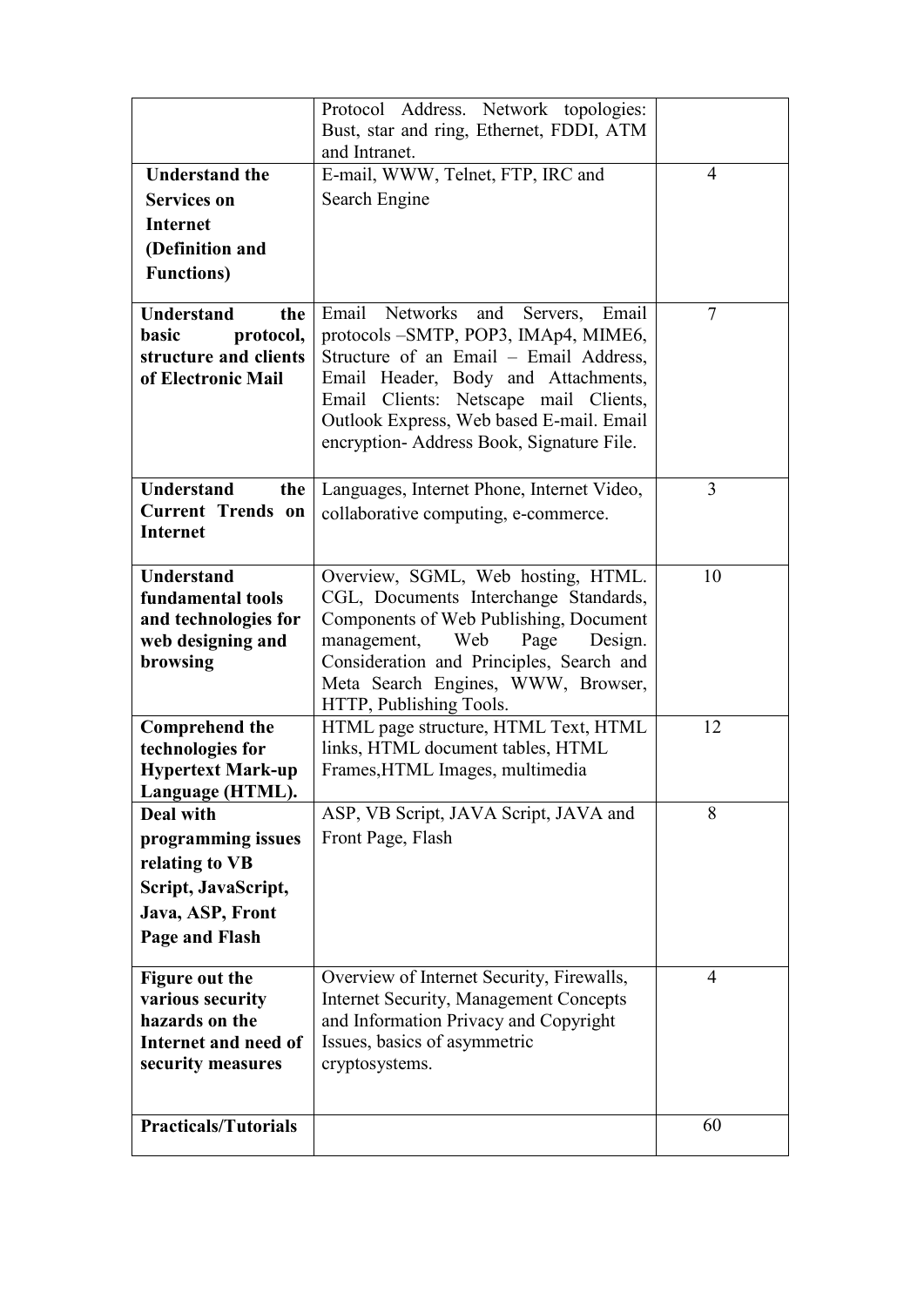.

1. Greenlaw R and Hepp E "Fundamentals of Internet and www" 2nd EL, Tata McGrawHill,2007.

2. Ivan Bayross, "HTML, DHTML, JavaScript, Perl CGI", 3rd Edition, BPB Publications.

3. D. Comer, "The Internet Book", Pearson Education, 2009.

### **Reference Books:**

- 1. M. L. Young,"The Complete reference to Internet", Tata McGraw Hill, 2007.
- 2. Godbole AS & Kahate A, "Web Technologies", Tata McGrawHill,2008.
- 3. Jackson, "Web Technologies", Pearson Education, 2008.
- 4. B. Patel & Lal B. Barik, " Internet & Web Technology ", Acme Learning Publishers
- 5. Leon and Leon, "Internet for Everyone", Vikas Publishing House.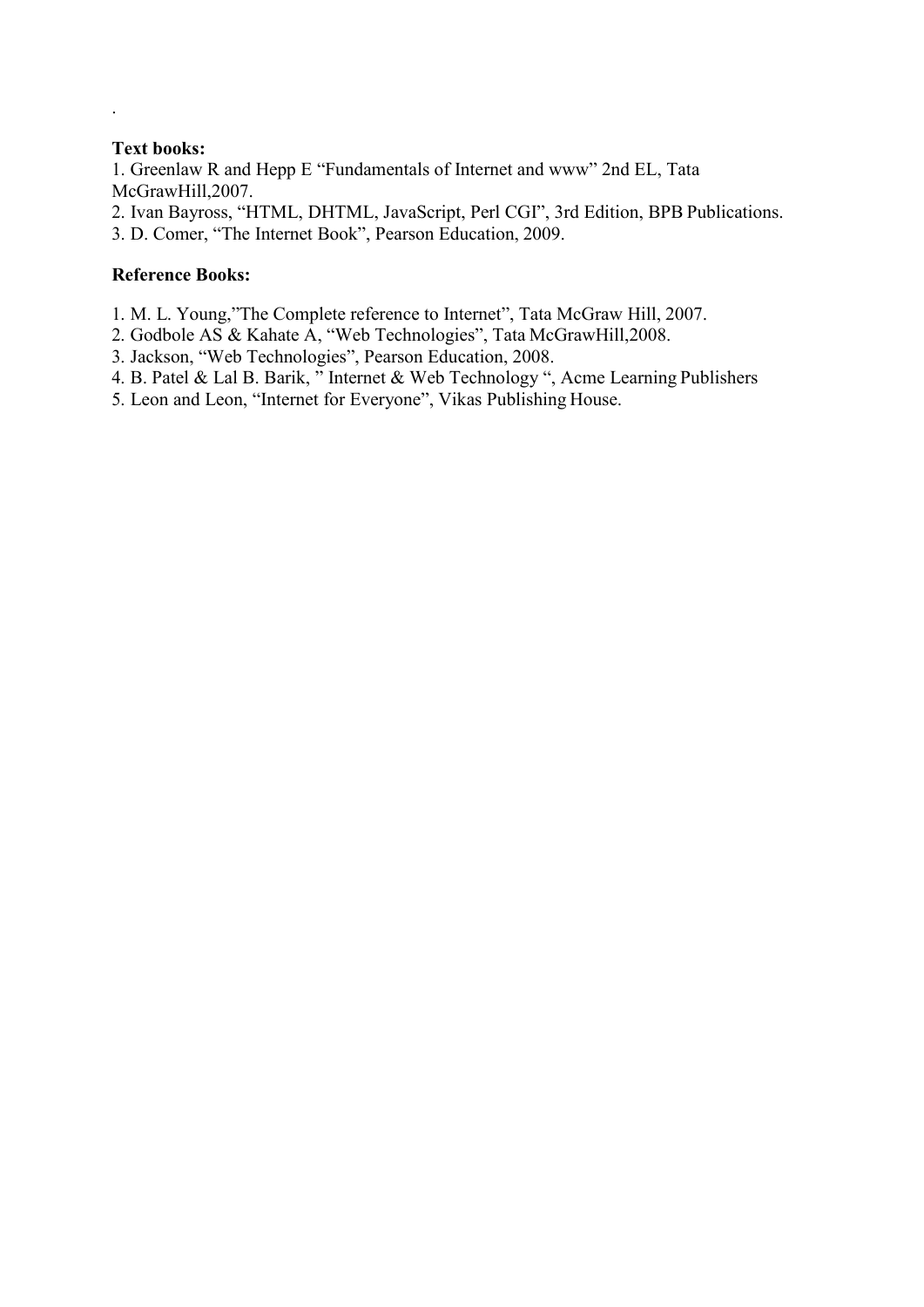#### **Name of Unit of Qualification** : **A3-R4 PROGRAMMING AND PROBLEM SOLVING THROUGH 'C' LANGUAGE**

| <b>Learning Outcome</b>                        | <b>Topics</b>                                                                | <b>Hours</b>   |
|------------------------------------------------|------------------------------------------------------------------------------|----------------|
| Develop efficient                              | The Basic Model of Computation, Algorithms,                                  | 4              |
| algorithms                                     | Flow-charts, Programming Languages,                                          |                |
|                                                | Compilation, Linking and Loading, Testing and                                |                |
|                                                | Debugging, Documentation.                                                    |                |
|                                                |                                                                              |                |
| <b>Understand the</b>                          | Exchanging values of two variables, summation of                             | 10             |
| <b>Algorithms for</b>                          | a set of numbers, Decimal Base to Binary Base                                |                |
| <b>Problem Solving</b>                         | conversion, Reversing digits of an integer, GCD                              |                |
|                                                | (Greatest Common Division) of 49 two numbers,                                |                |
|                                                | Test whether a number is prime, Organize                                     |                |
|                                                | numbers in ascending order, Find square root of a                            |                |
|                                                | factorial<br>number,<br>computation,<br>Fibonacci                            |                |
|                                                | sequence, Evaluate "sin x" as sum of a series,                               |                |
|                                                | Reverse order of elements of an array, Find largest                          |                |
|                                                | number in an array, Print elements of upper                                  |                |
|                                                | triangular matrix, multiplication of two matrices,<br>Evaluate a Polynomial. |                |
| <b>Understand the</b>                          | Character set, Variables and Identifiers, Built-in                           | $\overline{4}$ |
| basic of 'C'                                   | Data Types, Variable Definition, Arithmetic                                  |                |
| Language                                       | Operators and Expressions, Constants and Literals,                           |                |
|                                                | Simple assignment statement, Basic input/output                              |                |
|                                                | statement, Simple "C" programs.                                              |                |
| <b>Understand</b>                              | Decision making within a program, Conditions,                                | $\overline{7}$ |
| Conditional                                    | Relational Operators, Logical Connectives, if                                |                |
| <b>Statements and</b>                          | statement, if-else statement, Loops: while loop, do                          |                |
| Loops of 'C'                                   | while, for loop, Nested loops, Infinite loops,                               |                |
| Language                                       | Switch statement, structured Programming.                                    |                |
| <b>Understand</b>                              | One dimensional arrays: Array manipulation;                                  | 6              |
| $\mathbf{C}$<br><b>Arrays</b><br><sub>of</sub> | Searching, Insertion, Deletion of an element                                 |                |
| Language                                       | from an array; Finding the largest/smallest element                          |                |
|                                                | dimensional<br>Two<br>array;<br>1n<br>an<br>arrays,                          |                |
|                                                | Addition/Multiplication<br>of two<br>matrices,                               |                |
|                                                | Transpose of a square matrix; Null terminated                                |                |
|                                                | strings as array of characters, Standard library                             |                |
|                                                | string functions                                                             |                |
| <b>Understand</b>                              | Top-down approach of problem solving, Modular                                | 6              |
| Functions of 'C'                               | programming and functions, Standard Library of C                             |                |
| Language                                       | functions, Prototype of a function: Formal                                   |                |
|                                                | parameter list, Return Type, Function call, Block                            |                |
|                                                | structure, Passing arguments to a Function: call by                          |                |
|                                                | reference, call by value, Recursive Functions,                               |                |
|                                                | arrays as function arguments.                                                |                |
|                                                |                                                                              |                |
| Understand                                     | Scope and extent, Storage Classes in a single                                | 3              |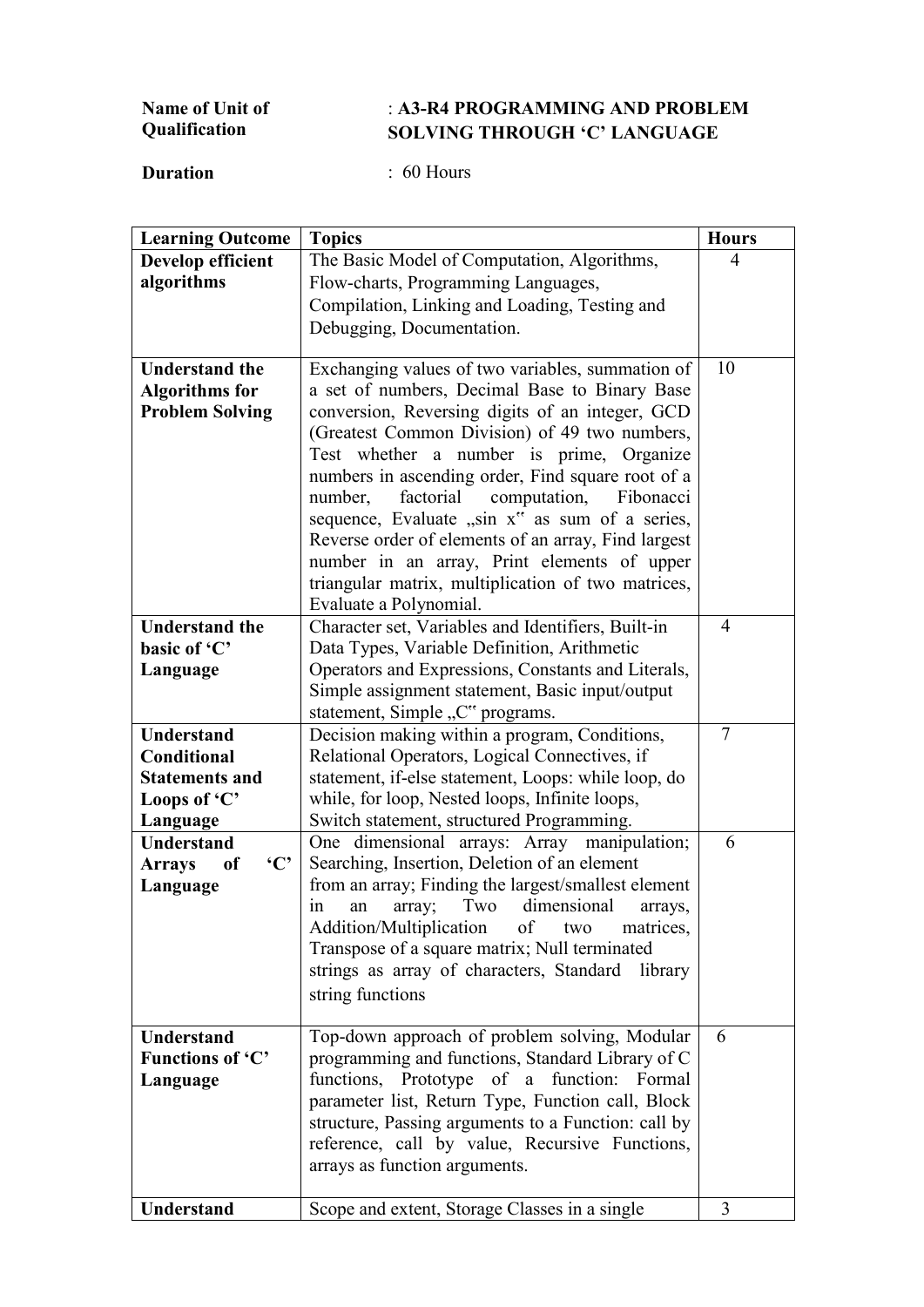| <b>Storage Classes</b>                                                                                       | source file: auto, extern and static, register,<br>Storage Classes in a multiple source files: extern<br>and static.                                                                                                                         |                |
|--------------------------------------------------------------------------------------------------------------|----------------------------------------------------------------------------------------------------------------------------------------------------------------------------------------------------------------------------------------------|----------------|
| <b>Understand</b><br><b>Structures and</b><br><b>Unions</b>                                                  | variables, initialization,<br><b>Structure</b><br>structure<br>assignment, nested structure, structures and<br>functions, structures and arrays:<br>of<br>arrays<br>structures, structures containing arrays, unions                         | 6              |
| <b>Understand</b><br><b>Pointers</b>                                                                         | operators, pointer type declaration,<br>Address<br>pointer assignment, pointer initialization, pointer<br>arithmetic, functions and pointers, Arrays and<br>Pointers, pointer arrays, pointers and structures,<br>dynamic memory allocation. | 6              |
| <b>Understand simple</b><br>data structures<br>like arrays, stacks<br>and linked list in<br>solving problems | Creation of a singly connected linked list,<br>Traversing a linked list, Insertion into a linked list,<br>Deletion from a linked list                                                                                                        | $\overline{4}$ |
| <b>Understand</b><br>package of File<br>Processing                                                           | Concept of Files, File opening in various modes<br>and closing of a file, Reading from a file, Writing<br>onto a file.                                                                                                                       | $\overline{4}$ |
| <b>Practical/Tutorials</b>                                                                                   |                                                                                                                                                                                                                                              | 60             |

1. Byron S Gottfried "Programming with C" Second edition, Tata McGrawhill, 2007 (Paper back)

2. R.G. Dromey, "How to solve it by Computer", Pearson Education, 2008.

3. Kanetkar Y, "Let us C", BPB Publications, 2007.

4. Hanly J R & Koffman E.B, "Problem Solving and Programm design in C", Pearson Education, 2009.

#### **Reference Books:**

1. E. Balagurusamy, "Programming with ANSI-C", Fourth Edition, 2008, Tata McGraw Hill. 2. Venugopal K. R and Prasad S. R, "Mastering "C"", Third Edition, 2008, Tata McGraw Hill.

3. B.W. Kernighan & D. M. Ritchie, "The C Programming Language", Second Edition, 2001, Pearson Education

4. ISRD Group, "Programming and Problem Solving Using C", Tata McGraw Hill,2008.

5. Pradip Dey , Manas Ghosh, "Programming in C", Oxford University Press, 2007.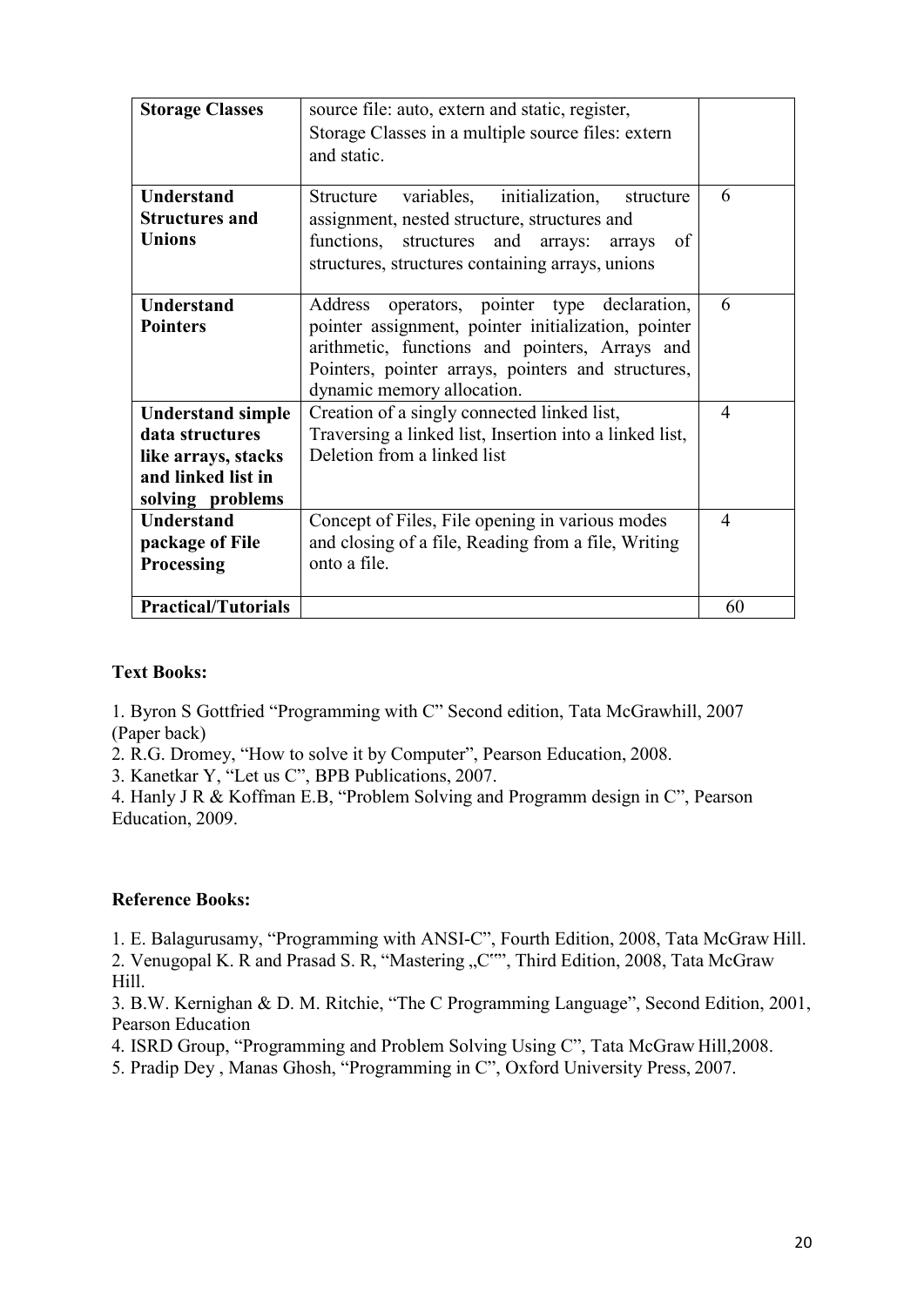## : **A4-R4 COMPUTER SYSTEM ARCHITECTURE**

| Performance                               | <b>Contents</b>                                                                             | Hrs. |
|-------------------------------------------|---------------------------------------------------------------------------------------------|------|
| Criteria(OUTCOME)                         |                                                                                             |      |
| No.                                       |                                                                                             |      |
| <b>Understand basic</b>                   | Overview of computer organization: Logic                                                    | 10   |
| <b>Digital Components</b>                 | gates, Adders, Flip-flops (as 1 bit memory                                                  |      |
|                                           | device), Encoders, Decoders, Multiplexers,                                                  |      |
|                                           | Registers, Shift Registers, Counters, RAM,                                                  |      |
|                                           | <b>ROM</b>                                                                                  |      |
|                                           |                                                                                             |      |
| <b>Acquire</b>                            | Number system, Hexadecimal numbers,                                                         | 04   |
| <b>Representation of</b>                  | ASCII code, Two"s complement,                                                               |      |
| data                                      | addition, subtraction, overflow, Floating                                                   |      |
|                                           | point representation                                                                        |      |
| <b>Know Register</b>                      | Bus and memory transfers, Three state Bus                                                   | 04   |
| <b>Transfer &amp; Micro</b>               | Binary<br>Buffers,<br>ADDER,<br>Binary                                                      |      |
| <b>Operations</b>                         | Incrementer, Arithmetic circuit, Logic and                                                  |      |
|                                           | Shift Micro-operations, ALU                                                                 |      |
| <b>Basic</b><br><b>Understand</b>         | Instruction<br>Direct<br>indirect<br>codes,<br>and                                          | 04   |
| Computer                                  | Signal<br>address,<br>Timing<br>Control<br>and                                              |      |
| Organization                              | Instruction<br>generation,<br>Cycle,<br>Memory                                              |      |
|                                           | Reference<br>Instructions,<br>Output<br>Input                                               |      |
|                                           | instructions                                                                                |      |
|                                           |                                                                                             |      |
|                                           |                                                                                             |      |
| <b>Understand how</b>                     | General Register Organization, Memory                                                       | 08   |
| <b>Central Processing</b>                 | Stack, One address and two address                                                          |      |
| <b>Unit work</b>                          | Instructions,<br>Data<br>transfer,<br>arithmetic,                                           |      |
|                                           | logical and shift instructions, Software and                                                |      |
|                                           | hardware interrupts (only brief introduction),                                              |      |
|                                           | Arithmetic and Instruction Pipelines.                                                       |      |
| <b>Know different</b>                     | Addition<br>and<br>Subtraction<br>with<br>signed                                            | 06   |
| <b>Computer Arithmetic</b>                | magnitude data, Multiplication Algorithms                                                   |      |
| and Algorithm                             | Hardware Algorithm and Booth Algorithm,                                                     |      |
|                                           | Division Algorithm                                                                          |      |
| <b>Understand</b><br>different            | Asynchronous Data transfer - Handshaking,                                                   | 08   |
| <b>Input-Output</b><br><sub>of</sub><br>a | Asynchronous<br>Serial<br>Transfer,<br>Interrupt                                            |      |
| computer                                  | Initiated I/O, DMA transfer, Interfacing                                                    |      |
|                                           | Peripherals<br>with<br>CPU<br>(Introduction),<br>Keyboard, Mouse, Printer, Scanner, Network |      |
|                                           |                                                                                             |      |
|                                           | card, Introduction to Pipelining and Linear                                                 |      |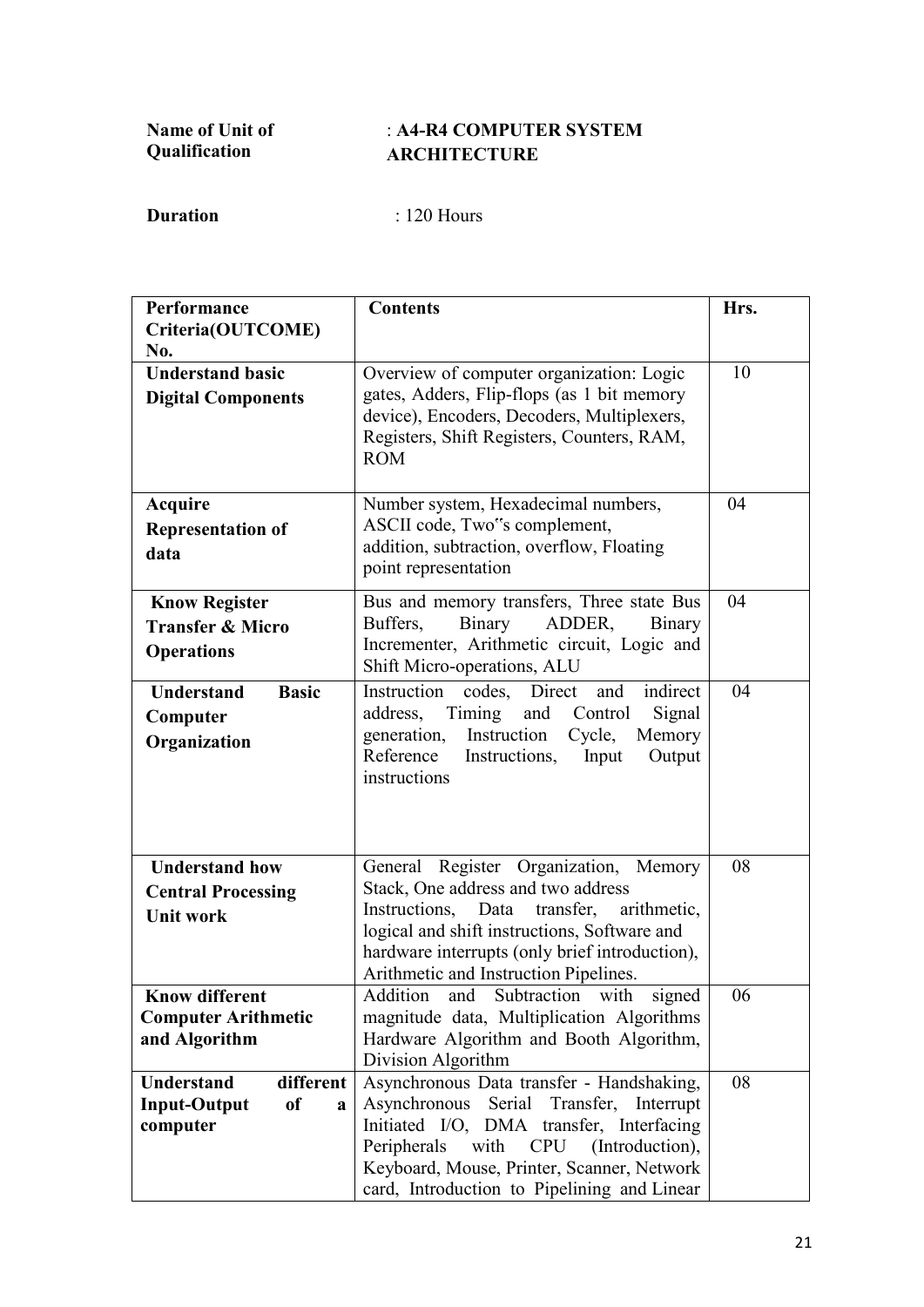|                                                            | Pipeline processor                                                                                                                  |    |
|------------------------------------------------------------|-------------------------------------------------------------------------------------------------------------------------------------|----|
|                                                            |                                                                                                                                     |    |
| <b>Understand different</b><br><b>Memory Organization</b>  | ROM, RAM, Hard Disk, CD-ROM, Cache<br>Memory - Direct mapping scheme, Virtual<br>Memory concept, Cache memory working<br>principles | 08 |
| <b>.Understand Assembly</b><br><b>Language Programming</b> | Assembly Language of Intel 8086, Simple<br>examples based on arithmetic and character<br>operations.                                | 08 |
| <b>Practical/Tutorials</b>                                 |                                                                                                                                     | 60 |

1. Carter Nicholas, "Computer Architecture", Schaun outline Sevies , Tata McGraw-Hill, 2008.

2. M. Morris Mano, "Computer System Architecture", Pearson Education, 2008.

3. Peter Abel and N. Nizamuddin, "IBM PC Assembly Language and Programming", Pearson Education, 2009.

### **Reference Books:**

- 1. J.P. Hayes, "Computer Architecture & Organization", Tata McGraw Hill
- 2. Michael J. Flynn, "Computer Architecture: Pipelined and Parallel Processor Design", Narosa Publishing House, 2002..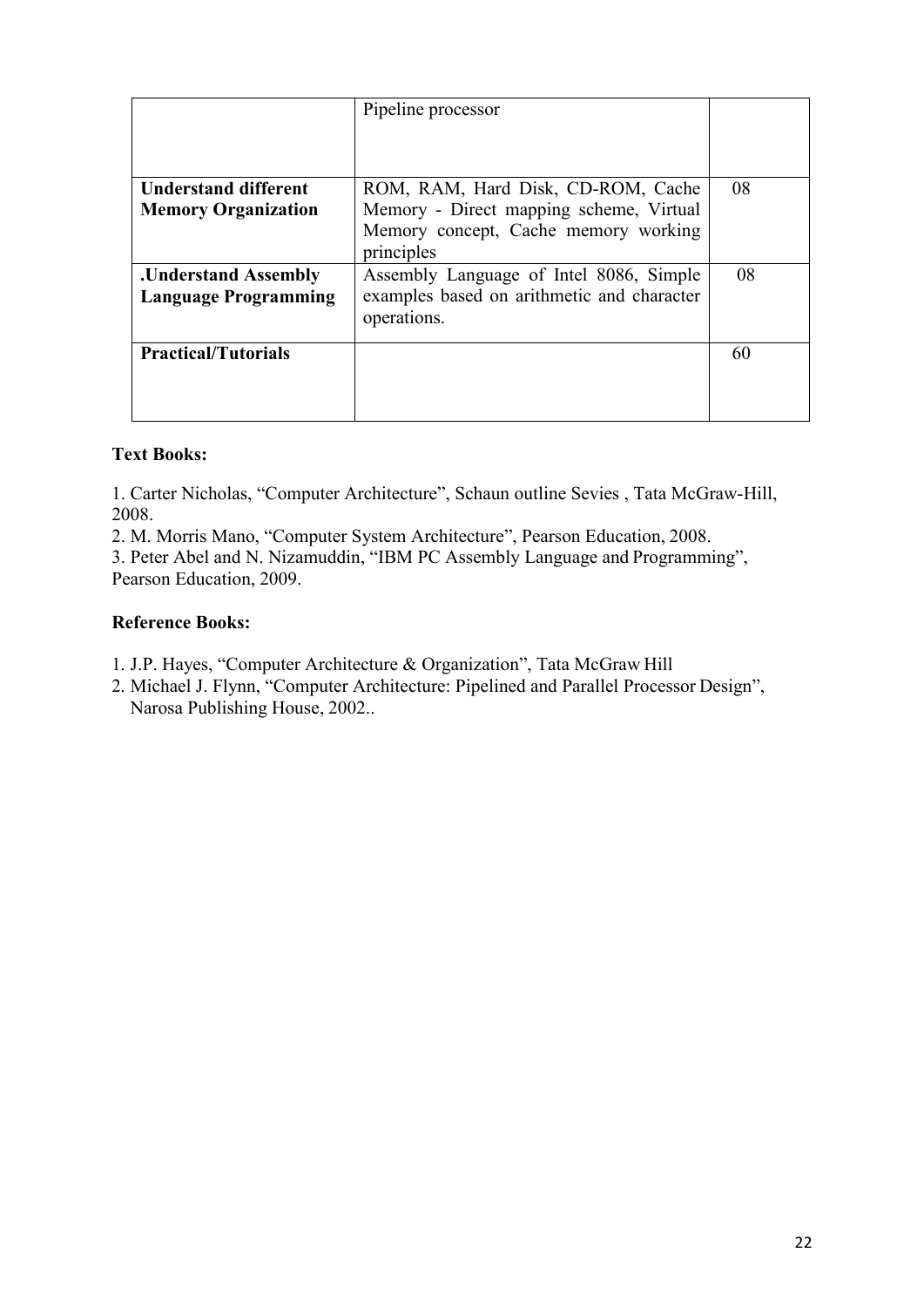| <b>Name of Unit of</b> |      | :A5-R4 STRUCTURED SYSTEM ANALYSIS |
|------------------------|------|-----------------------------------|
| Qualification          | AND. | <b>DESIGN</b>                     |

| Performance<br>Criteria(OUTCOME) No.                      | <b>Contents</b>                                                                                                                                                                                                                                                                                                                                                                                                                                                                                                            | <b>Hrs</b> |
|-----------------------------------------------------------|----------------------------------------------------------------------------------------------------------------------------------------------------------------------------------------------------------------------------------------------------------------------------------------------------------------------------------------------------------------------------------------------------------------------------------------------------------------------------------------------------------------------------|------------|
| <b>Study, Analysis and Design of a</b><br><b>System</b>   | System Definition and concepts:<br>General Theory systems, Manual<br>and automated systems, Real-life<br>Sub-Systems.<br><b>Business</b><br>System<br>Environments<br>and<br>Boundaries,<br>Real-time and distributed systems,<br>Basic principles of successful<br>systems, Approach to system<br>Development: Structured System<br>Analysis and Design, Prototype,<br>Application Development,<br>Joint<br>Role and Need of Systems Analyst.<br>Qualifications and responsibilities,<br>System Analysis as a Profession. | 03         |
| <b>Understand System Development</b><br>Cycle             | Introduction<br>Systems,<br>to<br>Development Life Cycle (SDLC).<br>Various phases of SDLC: Study<br>Analysis, Design, Development,<br>Implementation,<br>Maintenance;<br>Documentation: Principles of<br>Systems Documentation, Types of<br>documentation<br>and<br>their<br>importance, Enforcing<br>Documentation discipline in an<br>organization.                                                                                                                                                                     | 03         |
| <b>Understand different System</b><br><b>Planning</b>     | Data and fact gathering techniques:<br>Interviews, Group Communication<br>Questionnaires; Assessing Project<br>Feasibility: Technical, Operational,<br>Economic, Cost Benefits Analysis,<br>Schedule, Legal and contractual,<br>Political. Modern Methods for<br>determining system requirements:<br>Joint Application, Development<br>Program, Prototyping, Business<br>Process Re-engineering. System<br>Selection Plan and Proposal                                                                                     | 06         |
| <b>Understand Modular and</b><br><b>Structured Design</b> | Module specifications, Top-down<br>bottom-up<br>design.<br>Module<br>and<br>coupling and cohesion.                                                                                                                                                                                                                                                                                                                                                                                                                         | 02         |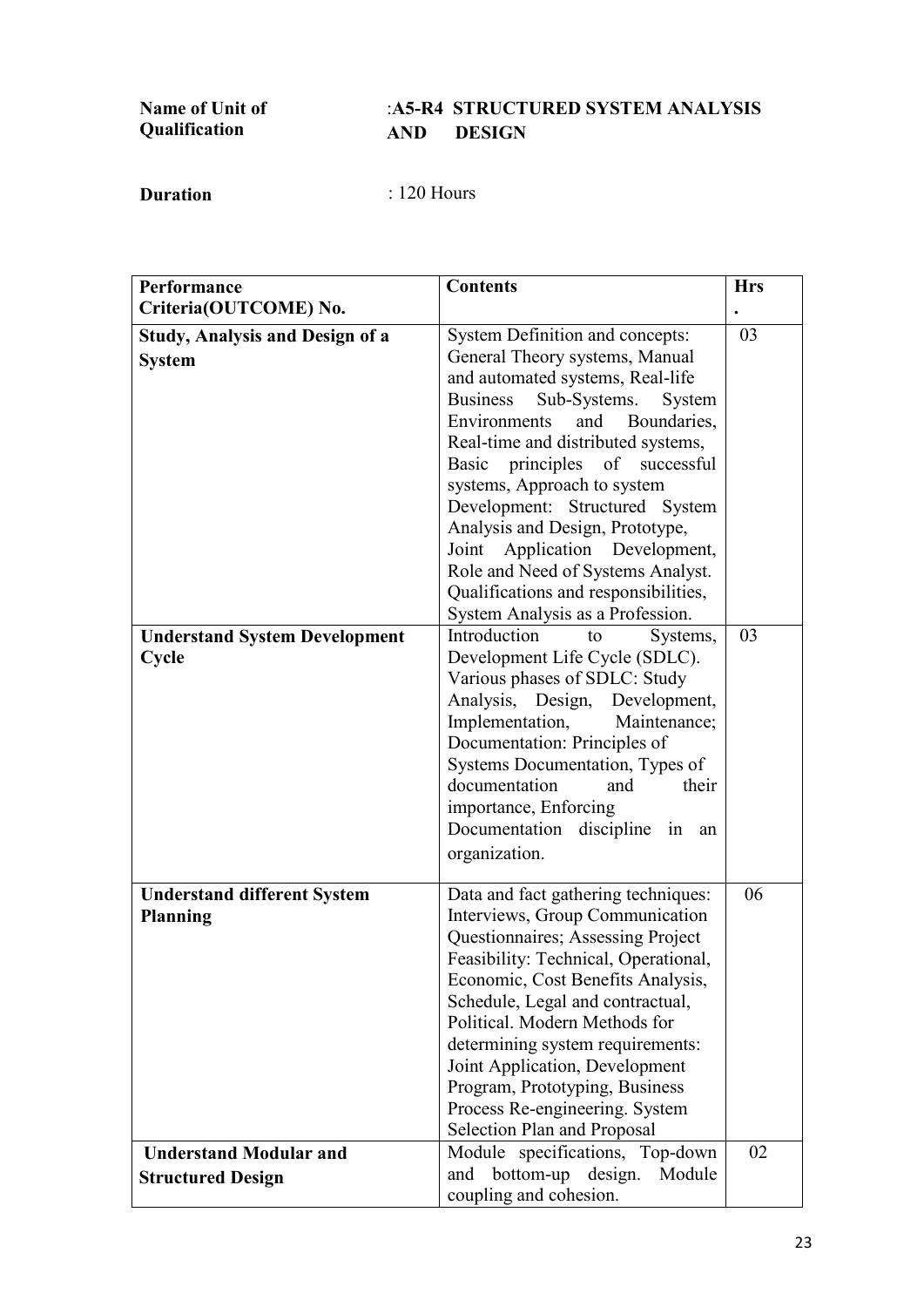|                                                 | Structure Charts.                                           |    |
|-------------------------------------------------|-------------------------------------------------------------|----|
|                                                 |                                                             |    |
|                                                 | Process Modeling, Logical<br>and                            | 14 |
| <b>Understand System Design and</b><br>Modeling | physical design, Conceptual Data                            |    |
|                                                 | Entity/Relationship<br>Modeling:                            |    |
|                                                 | Analysis,<br><b>Entity-Relationship</b>                     |    |
|                                                 | Modeling,<br>ERDs<br>and<br>DFD <sub>s</sub>                |    |
|                                                 | Concepts of Normalization. Process                          |    |
|                                                 | Description: Structured English,                            |    |
|                                                 | Decision<br>Table;<br>Tree,                                 |    |
|                                                 | Documentation: Data Dictionary,                             |    |
|                                                 | Recording Data Descriptions.                                |    |
| <b>Understand Input/output and</b>              | Classification of forms,                                    | 07 |
| <b>Interface Design</b>                         | Input/output forms design. User-                            |    |
|                                                 | interface design, Graphical                                 |    |
|                                                 | Interfaces. Standards and guidelines                        |    |
|                                                 | for GUI design, Designing Physical                          |    |
|                                                 | Files and Databases: Designing                              |    |
|                                                 | Fields, Designing Physical Records,                         |    |
|                                                 | Designing Physical Files,                                   |    |
|                                                 | Designing Databases, Introduction                           |    |
|                                                 | to CASE Tools; Features,                                    |    |
|                                                 | Advantages and Limitations of                               |    |
|                                                 | CASE Tools, Awareness about                                 |    |
|                                                 | some commercial CASE Tools.                                 |    |
| <b>System Implementation and</b>                | Planning<br>considerations,                                 | 03 |
| <b>Maintenance</b>                              | Conversion methods, procedures                              |    |
|                                                 | and controls, System acceptance                             |    |
|                                                 | criteria, System Evaluation and<br>Performance, Testing and |    |
|                                                 | Validation.<br>Preparing, User                              |    |
|                                                 | Manual, Maintenance Activities                              |    |
|                                                 | and Issues.                                                 |    |
| <b>Understand Security of</b>                   | Security aspects of a Computer                              | 02 |
| <b>Computer System</b>                          | System; Control Measures; Disaster                          |    |
|                                                 | Recovery and Contingency                                    |    |
|                                                 | Planning, Prevention of Computer                            |    |
|                                                 | Virus & Malicious Applications.                             |    |
| <b>OO Analysis / Design</b>                     | OO Development Life Cycle and                               | 12 |
|                                                 | Modeling.<br>Static and<br>dynamic                          |    |
|                                                 | modeling. Comparison of                                     |    |
|                                                 | $00\,$<br>Module-oriented<br>and                            |    |
|                                                 | Approach. Modeling using UML;                               |    |
|                                                 | The UML diagrams; the process of                            |    |
|                                                 | Object modeling                                             |    |
| <b>Developing Information</b>                   | Meaning and role of MIS, Systems                            | 08 |
| <b>Management System for an</b>                 | approach to MIS. Types of                                   |    |
| Organization                                    | information systems : Transaction                           |    |
|                                                 | Processing System, Management                               |    |
|                                                 | Information System, Decision                                |    |
|                                                 | Support System, Expert System                               |    |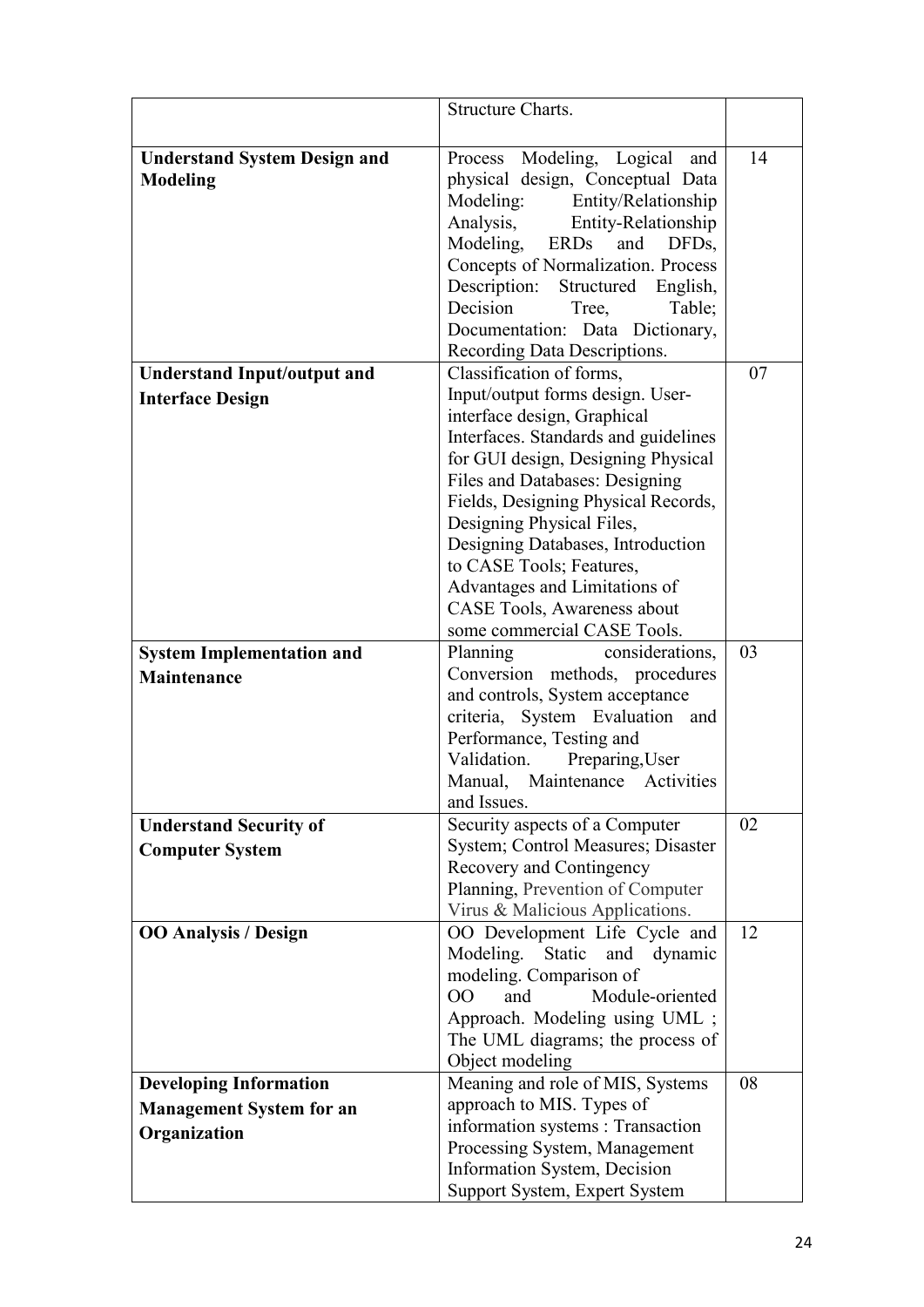|                             | Case Studies (Illustrative) : MIS for<br>Accounting and Finance Function,<br>MIS for Marketing System. |  |
|-----------------------------|--------------------------------------------------------------------------------------------------------|--|
| <b>Practicals/Tutorials</b> |                                                                                                        |  |

1 Hoffer J. A, George J.F, Valacich J.S, and Panigrahi P.K "Modern Systems Analysis and Design", Pearson Education, 2007.

2. A. Dennis and B. H. Wixom, "Systems Analysis and Design", John Wiley & Sons, Inc.

## **Reference Books:**

1. Whitten J. L, Bentley L. D, "Systems Analysis and Design Methods", Tata McGraw-Hill, 2008.

2. Kendall & Kendall, "Systems Analysis and Design", Seventh Edition, Pearson Education.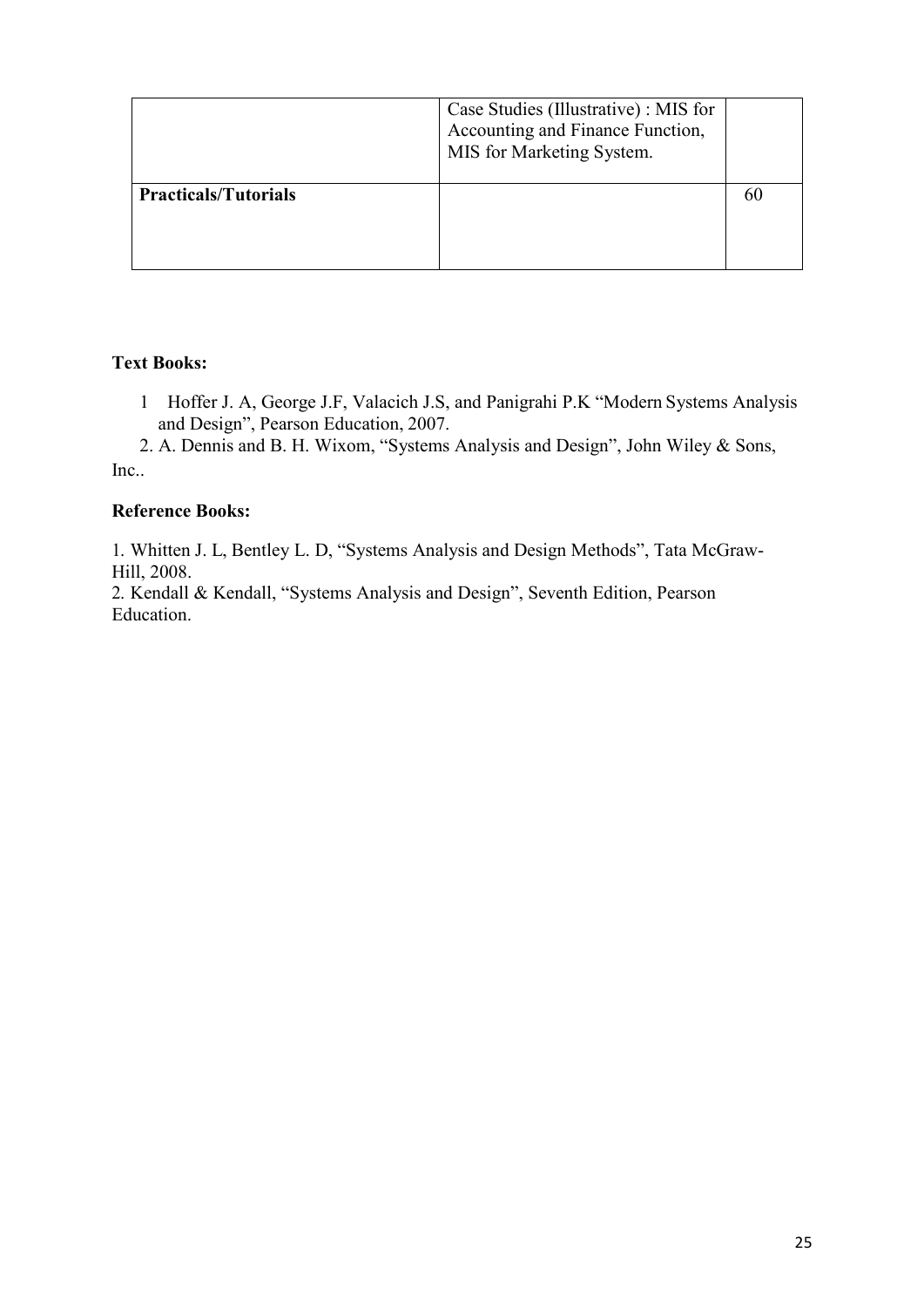## : **A6-R4DATA STRUCTURE THROUGH 'C++'**

## **Name of Unit of Qualification**

| Performance                 | <b>Contents</b>                                     | Hrs. |
|-----------------------------|-----------------------------------------------------|------|
| Criteria(OUTC               |                                                     |      |
| OME) No.                    |                                                     |      |
| <b>Understand and the</b>   | Introduction to Algorithm Design and Data           | 10   |
| concepts of object          | Structures: Design and analysis of algorithm:       |      |
| oriented language           | Algorithm definition, comparison of algorithms.     |      |
| such as $C++$               | Top down and bottom up<br>approaches to             |      |
|                             | Algorithm design. Analysis of Algorithm;            |      |
|                             | Frequency count, Complexity measures in terms       |      |
|                             | of time and space. Structured approach to           |      |
|                             | programming.                                        |      |
| <b>Understand Basics</b>    | Basics of C++: Structure of a program Variables.    | 18   |
| of C++, Elementary          | Data Types. Constants Operators, Basic              |      |
| <b>Data Structures:</b>     | Input/output, Control Structure, Functions,         |      |
| <b>Arrays, linked lists</b> | Compound Data Types: Arrays, Pointers,              |      |
|                             | Dynamic Memory, Object Oriented                     |      |
|                             | Programming: Classes, Encapsulation,                |      |
|                             | Abstraction, inheritance, Polymorphism,             |      |
|                             | Representation of arrays: single and                |      |
|                             | multidimensional arrays. Address calculation        |      |
|                             | using column and row major ordering. Various        |      |
|                             | operations on Arrays, Vectors. Application of       |      |
|                             | arrays: Matrix multiplication, Sparse polynomial    |      |
|                             | representation and addition, Stacks and Queues :    |      |
|                             | Representation of stacks and queues using arrays    |      |
|                             | and linked-list. Circular queues, Priority Queue    |      |
|                             | and D-Queue. Applications of stacks:                |      |
|                             | Conversion from infix to postfix and prefix         |      |
|                             | expressions, Evaluation of postfix - 95 -           |      |
|                             | expression using stacks. Pointers: Definition,      |      |
|                             | Pointer Arithmetic, Array of pointers, Arrays in    |      |
|                             | terms of pointers. Linked list: Singly linked list; |      |
|                             | operations on list, Linked stacks and               |      |
|                             | queues. Polynomial representation and               |      |
|                             | manipulation using linked lists. Circular linked    |      |
|                             | lists, Doubly linked lists. Generalized list        |      |
|                             | structure. Sparse Matrix representation using       |      |
|                             | generalized list structure, stacks, queues.         |      |
| <b>Develop Abstract</b>     | Definition<br>of<br>ADT, Stack<br>ADT<br>(array     | 05   |
| <b>Data types Stacks</b>    | implementation), FIFO queue ADT (array              |      |
| and Queues                  | implementation)                                     |      |
| <b>Implementation of</b>    | Binary tree traversal methods: Preorder, In-        | 15   |
| tree                        | order, Post-ordered traversal. Recursive            |      |
|                             | Algorithms<br>for<br>above mentioned<br>Traversal   |      |
|                             |                                                     |      |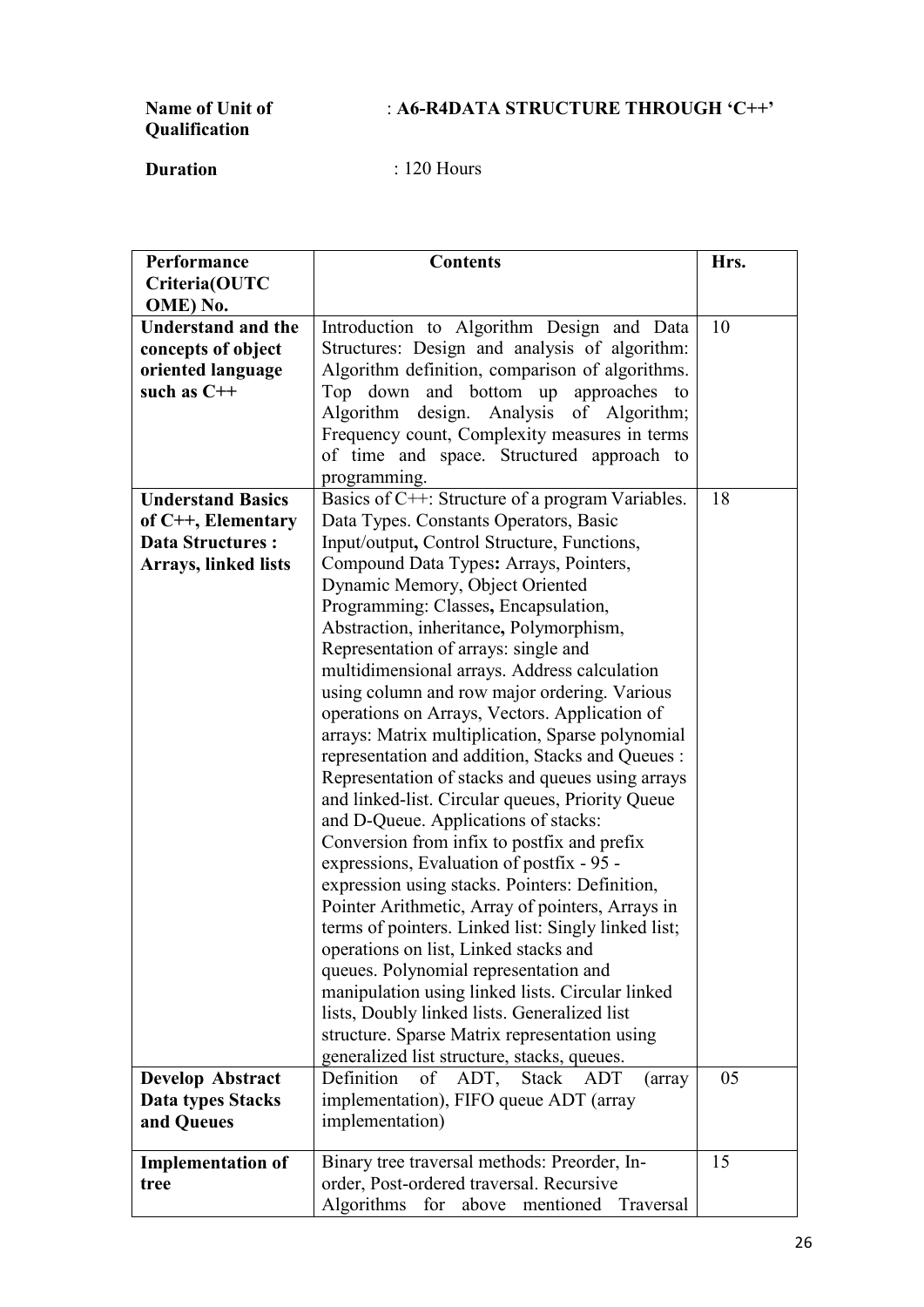|                                                | methods. Representation of trees and its<br>Applications: Binary tree representation of a<br>general tree. Conversion of forest into tree.<br>Threaded binary trees. Binary search tree. :<br>Height balanced (AVL) tree, B-trees.                                                                                                                                                                                                                         |    |
|------------------------------------------------|------------------------------------------------------------------------------------------------------------------------------------------------------------------------------------------------------------------------------------------------------------------------------------------------------------------------------------------------------------------------------------------------------------------------------------------------------------|----|
| <b>Analyze different</b><br>algorithm of tree  | Selection sort, Insertion sort, Bubble sort, Quick<br>sort, merge sort, Heap sort, Radix sort and their<br>complexity, Searching: Sequential search,<br>Binary Search, Binary Search Tree, ASVL trees,<br>B trees, Searching, sorting and complexity,<br>Searching: Sequential and binary searches,<br>Indexed search, Hashing Schemes. Sorting:<br>Insertion, selection, bubble, Quick, merge, radix,<br>Shell, Heap sort, comparison of time complexity. | 10 |
| <b>Analyze different</b><br>algorithm of Graph | Graph representation: Adjacency matrix,<br>Adjacency lists, Traversal schemes: Depth first<br>search, Breadth first search. Spanning tree:<br>Definition, Minimal spanning tree algorithms.<br>Shortest Path algorithms (Prime"s and<br>Kruskal, s).                                                                                                                                                                                                       | 05 |
| <b>Practicals/Tutorials</b>                    |                                                                                                                                                                                                                                                                                                                                                                                                                                                            | 60 |

1. Hubbard John. R, "Schaum"s outline of Data Structures with C++", TataMcGraw-Hill, 2007.

2. Langsam Y,.Augenstein M.J and Tanenbaum A. M, "Data Structures Using C and C++", Second Edition, Pearson Education, 2007.

3. Kruse R, Tonodo C.L. and Leung B, "Data Structures and Program Design in C", Pearson Education, 2007.

#### **Reference Books:**

1. Horowitz E, Sahni S and Mehta D, "Fundamentals of Data Structures in C++," Galgotia Publiction, 2009.

2. Weiss M A, "Data Structures and Algorithm Analysis in C++", Pearson Education, 2007.

3. Litvin G, "Programmking with C++ and Data Structures", Vikas Publishing House.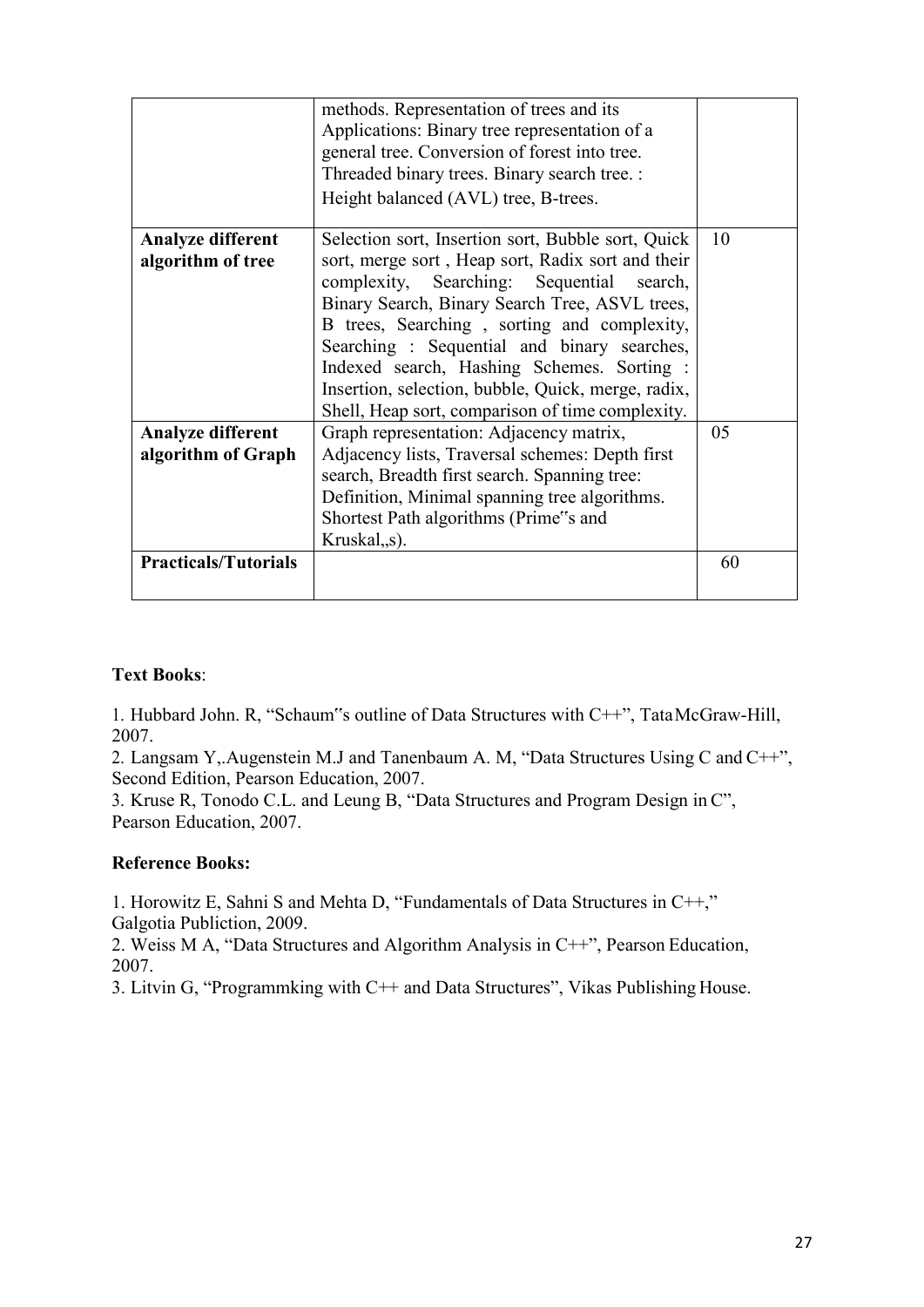## :**A7-R4 INTRODUCTION TO DATABASE MANAGEMENT SYSTEM**

**Duration** : 120 Hours

| Performance                                   | <b>Contents</b>                                                                 | Hrs. |
|-----------------------------------------------|---------------------------------------------------------------------------------|------|
| Criteria(OUTC                                 |                                                                                 |      |
| OME) No.                                      |                                                                                 |      |
| <b>Understand basic of</b><br><b>Database</b> | What is database?, Why database?, database                                      | 04   |
|                                               | system, database management system (DBMS),<br>advantages of DBMS.               |      |
| Management<br><b>System</b>                   |                                                                                 |      |
| <b>Understand</b>                             | Three levels of architecture, mappings, role of                                 | 04   |
| <b>Database</b>                               | database administrator(DBA), E-R model,                                         |      |
| Architecture                                  | three approaches of DBMS- relational,                                           |      |
|                                               | hierarchical and network.                                                       |      |
| <b>Understand basics</b>                      | Introduction, RDBMS terminology, relational                                     | 08   |
| of Relational                                 |                                                                                 |      |
| <b>Database</b>                               | model, base tables, keys.                                                       |      |
| Management                                    |                                                                                 |      |
| <b>System (RDBMS)</b>                         |                                                                                 |      |
| <b>Normalization</b>                          | Normal forms, Boyce-Codd Normal form,                                           | 08   |
|                                               | higher normal forms.                                                            |      |
|                                               |                                                                                 |      |
| <b>Relational Algebra</b>                     | Relational operators, tuple calculus, well formed                               | 08   |
| and Relational                                | formulae.                                                                       |      |
| Calculus                                      |                                                                                 |      |
| <b>Understand basic of</b>                    | Introduction, Characteristics of SQL, data                                      | 12   |
| <b>SQL Language</b>                           | definition, data manipulation, SQL commands,                                    |      |
|                                               | SQL operators, Queries, aggregate functions.                                    |      |
| <b>Backup</b> and                             | Transaction recovery, system recovery, SQL                                      | 02   |
| <b>Recovery</b>                               | support                                                                         |      |
| <b>Security</b>                               | General considerations, controls, audit trail, data<br>encryption, SQL support. | 02   |
| <b>Integrity</b>                              | General considerations, integrity rules, SQL                                    | 02   |
|                                               | support.                                                                        |      |
| Design and                                    | Database applications using some standard                                       | 10   |
| Development of                                | RDBMS.                                                                          |      |
| <b>Database</b>                               |                                                                                 |      |
| <b>Applications</b>                           |                                                                                 |      |
| <b>Practicals/Tutorials</b>                   |                                                                                 | 60   |
|                                               |                                                                                 |      |

**Text Books:**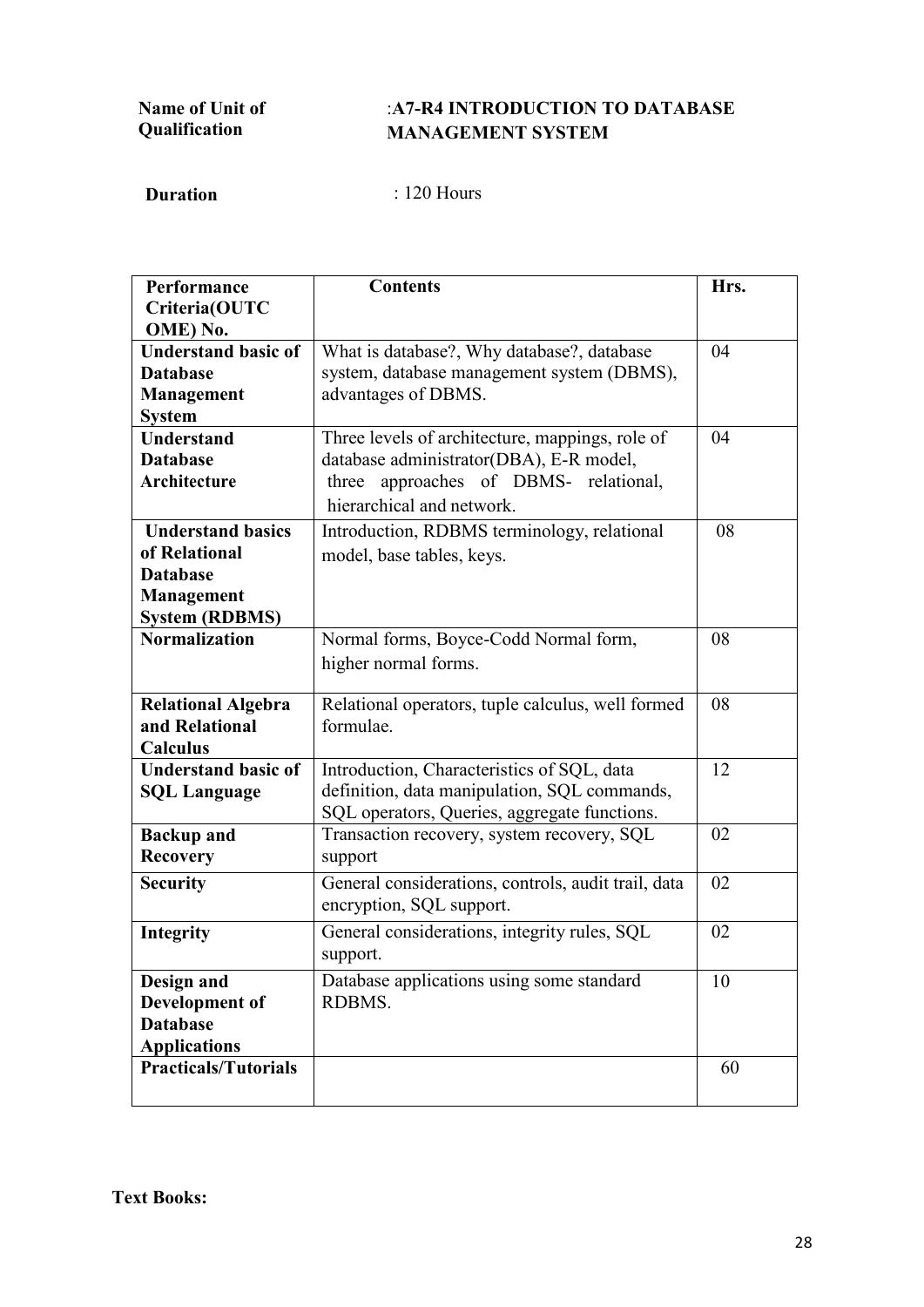1. Silberschatz A, Korth H.F and Sudarshan S, "Database System Concepts", Fifth Edition, Tata McGraw-Hill, 2006.

2. C.J.Date, " An introduction to Database Systems", Pearson Education, 2007.

3. R. Elmasri, S. B Navathe, " Fundamentals of Database System", Pearson Education, 2007.

4. Desai C. Bipin, "An Introduction to Database Systems", Galgotia Publication, 2009.

### **Reference Books.**

1. Leon A and Leon M, "Fundamentals of DBMS", Vijay Nicole & Tata McGraw-Hill, 2007.

2. Gill P.S, "DBMS", I.K. International, 2008.

3. Singh S.K, "Database Systems: Concepts, Design & Applications", Pearson Education, 2008.

4. Leon A and Leon M, "Database Management Systems", Vikas Publishing House.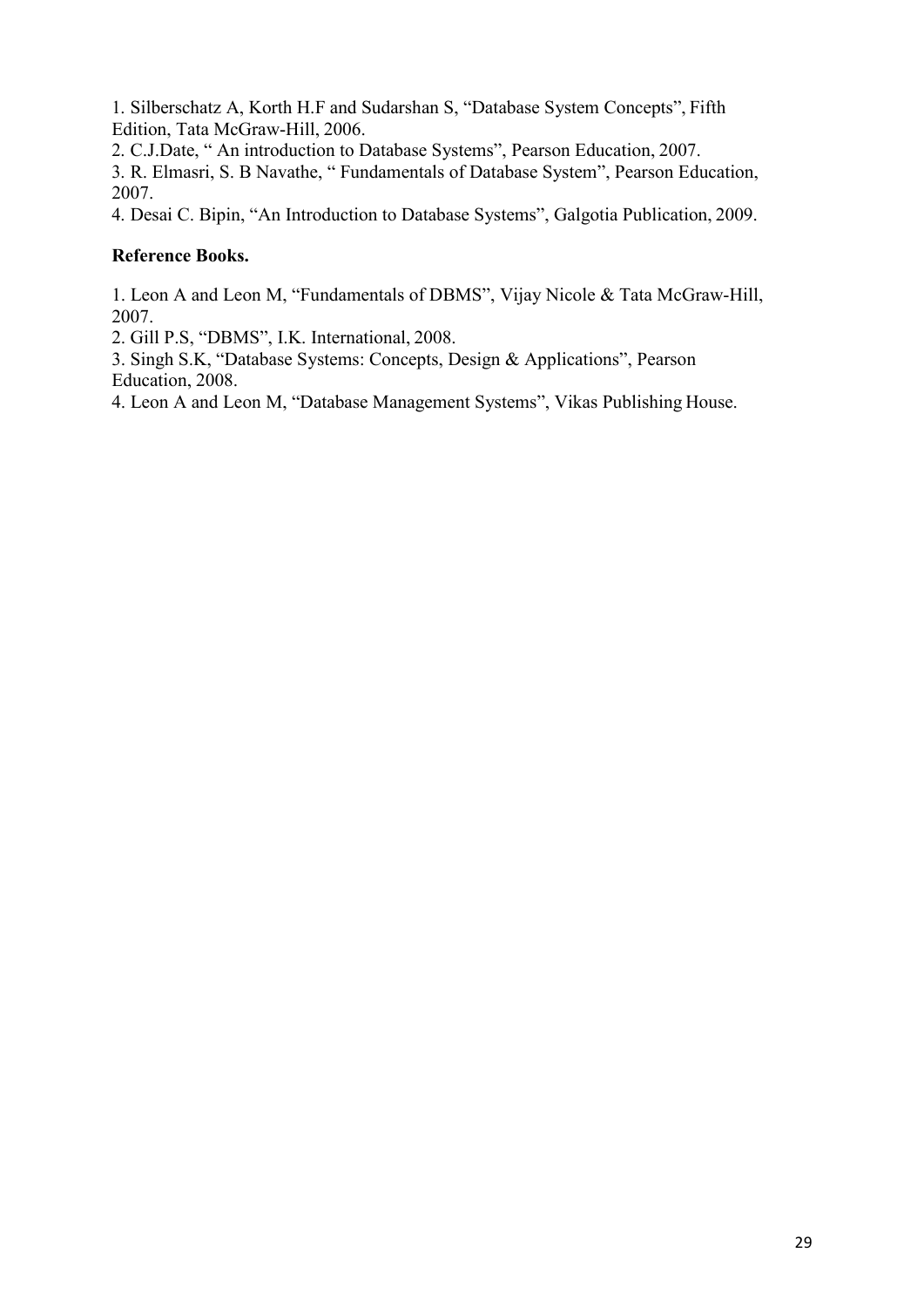## : **A8-R4BASICS OF OS, UNIX AND SHELL PROGRAMMING**

| Performance                                   | <b>Contents</b>                                                                                 | Hrs. |
|-----------------------------------------------|-------------------------------------------------------------------------------------------------|------|
| Criteria(OUTC                                 |                                                                                                 |      |
| OME) No.                                      |                                                                                                 | 04   |
| Understanding                                 | Overview of OS. System Calls, Process<br>Management, Memory Management, Disk and                |      |
| <b>Operating</b><br><b>System</b><br>Concepts | file systems, Networking, Security, Graphical                                                   |      |
|                                               | User Interface, Device Drivers.                                                                 |      |
| <b>Learn Linux history</b>                    | What is Open Source?, Linux Origins, Red                                                        | 01   |
| and ideas                                     | Hat Distributions, Linux Principles                                                             |      |
| <b>Understand Basics</b>                      | Logging in to a Linux System, Switching                                                         | 02   |
| of Linux and its                              | between virtual consoles and the graphical                                                      |      |
| <b>Usage</b>                                  | environment, Elements of the X Window                                                           |      |
|                                               | System, Starting the X server, Changing your                                                    |      |
|                                               | password, The root user, Changing identities,                                                   |      |
|                                               | Editing text files.                                                                             |      |
| <b>Running</b><br><b>Commands</b> and         | Running Commands, Some Simple commands,                                                         | 02   |
| <b>Getting Help</b>                           | Getting Help, The what is command, The – help<br>Option, Reading Usage Summaries, The man       |      |
|                                               | command, Navigating man pages, The info                                                         |      |
|                                               | command, Navigating info pages, Extended                                                        |      |
|                                               | Documentation, Red Hat Documentation.                                                           |      |
| <b>Understand the</b>                         | Linux File Hierarchy Concepts, Some Important                                                   | 04   |
| <b>Browsing of File</b>                       | Directories, Current Working Directory, File and                                                |      |
| <b>System</b>                                 | Directory<br>Names,<br>Absolute<br>and<br>Relative                                              |      |
|                                               | Pathnames, Changing Directories, Listing                                                        |      |
|                                               | Directory Contents, Copying Files<br>and                                                        |      |
|                                               | Directories, Copying Files and Directories: The                                                 |      |
|                                               | Destination, Moving and Renaming Files and                                                      |      |
|                                               | Directories, Creating and Removing Files,                                                       |      |
|                                               | Creating and Removing Directories, Using                                                        |      |
|                                               | Nautilus, Determining File Content.                                                             |      |
| <b>Learn X-Window</b>                         | XOrg: The X11 Server, XOrg Server Design,                                                       | 04   |
| <b>System</b>                                 | XOrg Server Configuration, XOrg Modularity,<br>Server and Client Relationship, XOrg in runlevel |      |
|                                               | 3, XOrg in runlevel 5, Configuration Utilities,                                                 |      |
|                                               | Remote X Sessions.                                                                              |      |
| <b>Users, Groups and</b>                      | Users, Groups, Linux File Security, Permission                                                  | 03   |
| <b>Permissions</b>                            | Precedence, Permission Types, Examining                                                         |      |
|                                               | Permissions, Interpreting Permissions, Changing                                                 |      |
|                                               | File Ownership, Changing Permissions -                                                          |      |
|                                               | Symbolic Method, Changing Permissions -                                                         |      |
|                                               | Numeric Method, Changing Permissions -                                                          |      |
|                                               | Nautilus                                                                                        |      |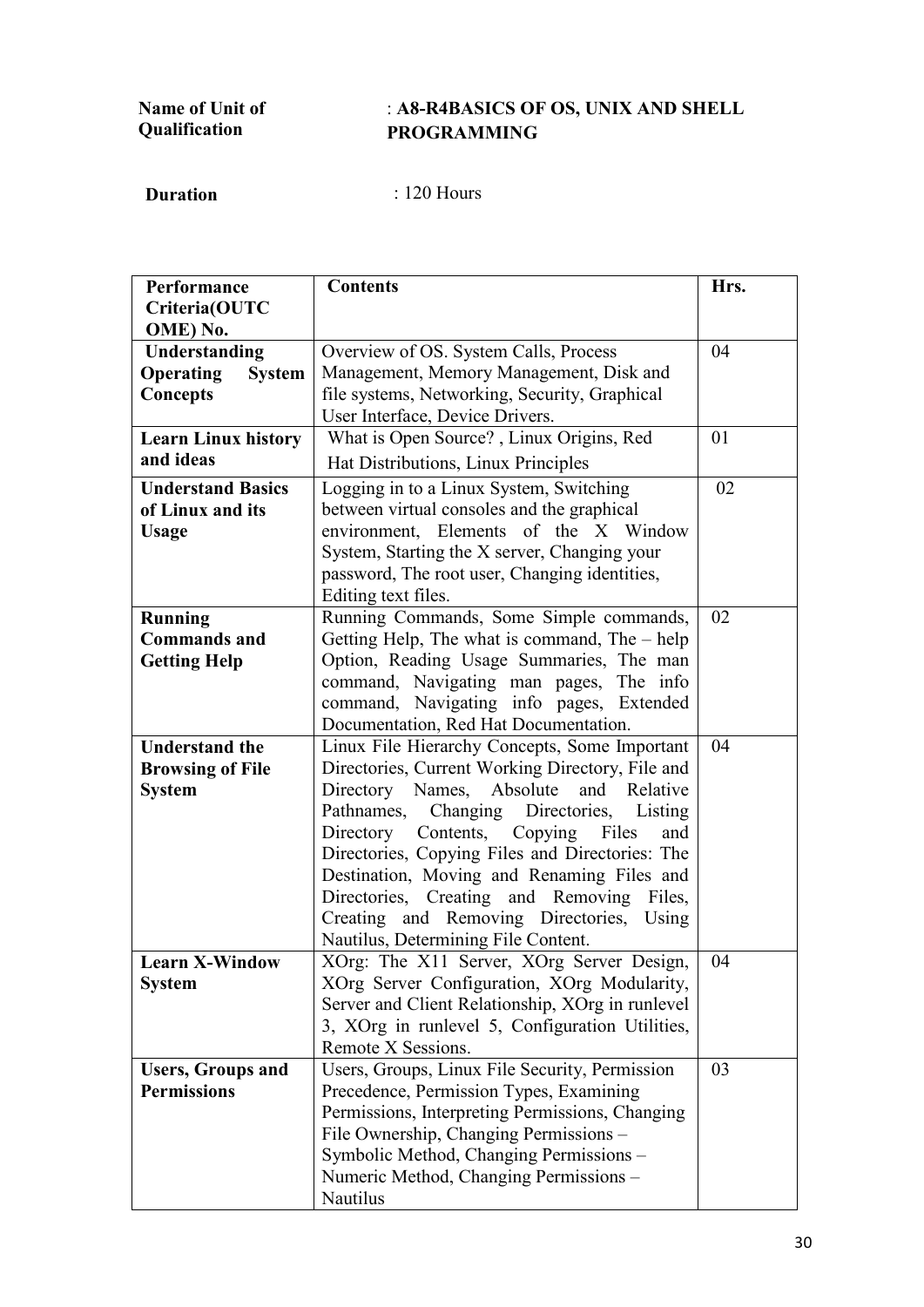| <b>Advanced Topics in</b>   | User and Group ID Numbers, /etc/passwd,              | 03 |
|-----------------------------|------------------------------------------------------|----|
| <b>Users, Groups and</b>    | /etc/shadow and /etc/group files, User               |    |
| <b>Permissions</b>          | Management tools, System Users and and               |    |
|                             | Groups, Monitoring Logins, Default                   |    |
|                             | Permissions, Special Permissions for                 |    |
|                             | Executables, Special Permissions for Directories.    |    |
| <b>The Linux File</b>       | Partitions and Filesystems, Inodes, Directories,     | 06 |
| <b>System In-depth</b>      | Inodes and Directories, cp and inodes, my and        |    |
|                             | inodes, rm and inodes, Hard Links, Symbolic (        |    |
|                             | or soft) Links, The Seven Fundamental                |    |
|                             | Filetypes, Checking Free Space, Removable            |    |
|                             | Media, Mounting CDs and DVDs, Mounting               |    |
|                             | USB Media, Mounting Floppy Disks, Archiving          |    |
|                             | Files and Compressing Archives, Creating,            |    |
|                             | Listing and Extracting File Archives, Creating       |    |
|                             | File Archives: Other Tools.                          |    |
| vim: An Advanced            | Introducing vim, vim: A Modal Editor, vim            | 03 |
| <b>Text Editor</b>          | basics, Opening a file in vim, Modifying a           |    |
|                             | file, Saving a file and exiting vim, Using           |    |
|                             | Command Mode, Moving around, Search and              |    |
|                             | Replace, - 130 - Manipulating Text, Undoing          |    |
|                             | changes, Visual Mode, Using multiple                 |    |
|                             | "windows", Configuring vi and vim, Learning          |    |
|                             | more.                                                |    |
| <b>Understand</b>           | <b>Standard Input and Output, Redirecting Output</b> | 02 |
| <b>Standard I/O and</b>     | to a File, Redirecting STDOUT to a                   |    |
| <b>Pipes</b>                | Program (Piping), Combining Output and Errors,       |    |
|                             | Redirecting to Multiple Targets (tee),               |    |
|                             | Redirecting STDIN from a file, Sending               |    |
|                             | Multiple Lines to STDIN.                             |    |
| <b>Using the Bash Shell</b> | Bash Introduction, Bash Heritage and Features,       | 03 |
|                             | Command Line Shortcuts, History Tricks,              |    |
|                             | Command Line Expansion, Command Editing              |    |
|                             | Tricks, gnome-terminal                               |    |
| <b>Configuring the</b>      | Bash Variables, Environment variables, The           | 04 |
| <b>Bash Shell</b>           | TERM Environment variable, The PATH                  |    |
|                             | Environment variable, Some common variables,         |    |
|                             | Aliases, How bash expands a Command Line,            |    |
|                             | Preventing Expansion, Login vs non-login             |    |
|                             | shells, Bash startup tasks: profile, Bash startup    |    |
|                             | tasks: bashrc, Bash exit tasks                       |    |
| <b>Text Processing</b>      | Tools for Extracting Text, Viewing File              | 03 |
| <b>Tools</b>                | Contents, Viewing File Excerpts, Extracting          |    |
|                             | Text by Keyword, Extracting Text by column,          |    |
|                             | Tools for analyzing text, Gathering text             |    |
|                             | statistics, Sorting Text, Eliminating Duplicate      |    |
|                             | Lines, Comparing Files, Duplicating File             |    |
|                             | Changes, Spell Checking with aspell, Tools for       |    |
|                             | manipulating Text, sed, Special Characters for       |    |
|                             | Complex Searches.                                    |    |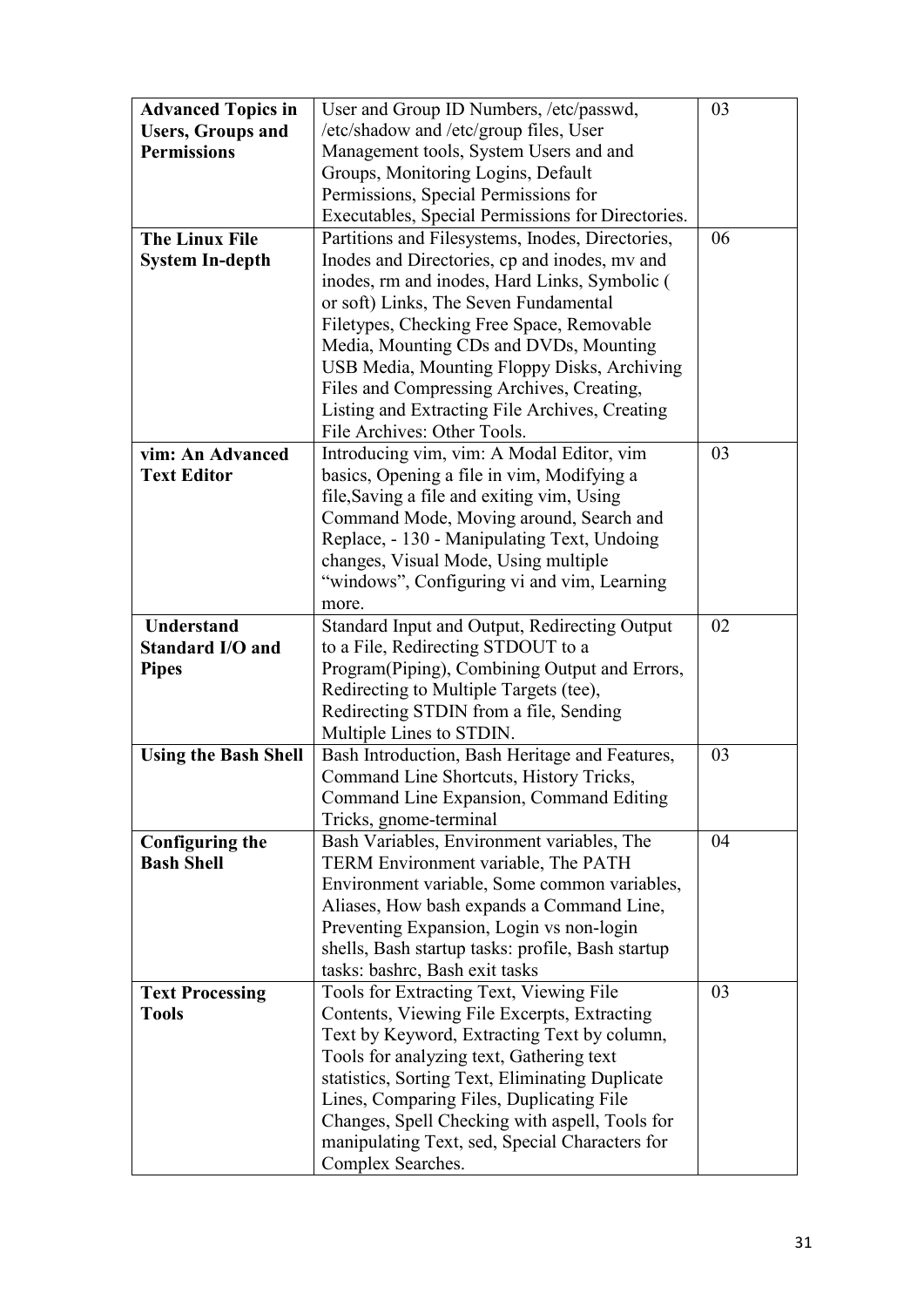| <b>Shell Programming</b>    | Scripting Basics, Creating Shell Scripts,         | 06 |
|-----------------------------|---------------------------------------------------|----|
|                             | Generating Output, Handling Input, Exit Status,   |    |
|                             | Control Structures, Conditional Execution, File   |    |
|                             | Tests, String Tests, for and sequences, continue  |    |
|                             | and break, Using positional parameters, handling  |    |
|                             | parameters with Spaces, Scripting at the          |    |
|                             | command line, Shell Script debugging.             |    |
| <b>Investigating and</b>    | What is a Process? Listing Processes, Finding     | 04 |
| <b>Managing Process</b>     | Processes, Signals, Sending Signals to Processes, |    |
|                             | Scheduling Priority, Altering Scheduling          |    |
|                             | Priority, Interactive Process Management tools,   |    |
|                             | Job Control, Scheduling a Process to execute      |    |
|                             | later, Crontab File format.                       |    |
| <b>Finding and</b>          | Locate, Locate Examples, find, Basic find         | 02 |
| <b>Processing Files</b>     | Examples, find and Logical Operators, find and    |    |
|                             | Permissions, find and Numeric Criteria, find and  |    |
|                             | Access Times, Executing commands with find,       |    |
|                             | find Execution Examples, The GNOME Search         |    |
|                             | Tool.                                             |    |
| <b>Basic System</b>         | TCP/IP Network Configuration, Managing            | 04 |
| <b>Configuration Tools</b>  | <b>Ethernet Connections, Graphical Network</b>    |    |
|                             | Configuration, Network Configuration Files,       |    |
|                             | Printing in Linux, Setting the System's Date and  |    |
|                             | Time, Managing Services.                          |    |
| <b>Practicals/Tutorials</b> |                                                   | 60 |
|                             |                                                   |    |

1. Maurice J. Bach, "Design of the Unix Operating System", Pearson Education,2008.

2. Sumitabha Das, "Unix : Concepts and Applications", Tata McGraw-Hill , 2008.

3. ISRD Group, "Basics of OS, UNIX and SHELL Programming" , Tata McGraw-Hill,2006.

4. Sarwar, Koretsky, and Sarwar, "Unix , The Text Book", Pearson Education, 2007

#### **Reference Books**

1. Stephen Prata "Advanced Unix -A programmer"s Guide"., BPB Publication,2008.

2. Kochan S & Wood P, "Unix Shell Programming", Pearson Education, 2008.

3. Stevens W R, Rago S.A, "Advanced Programming in Unix Environment", Pearson Education, 2008.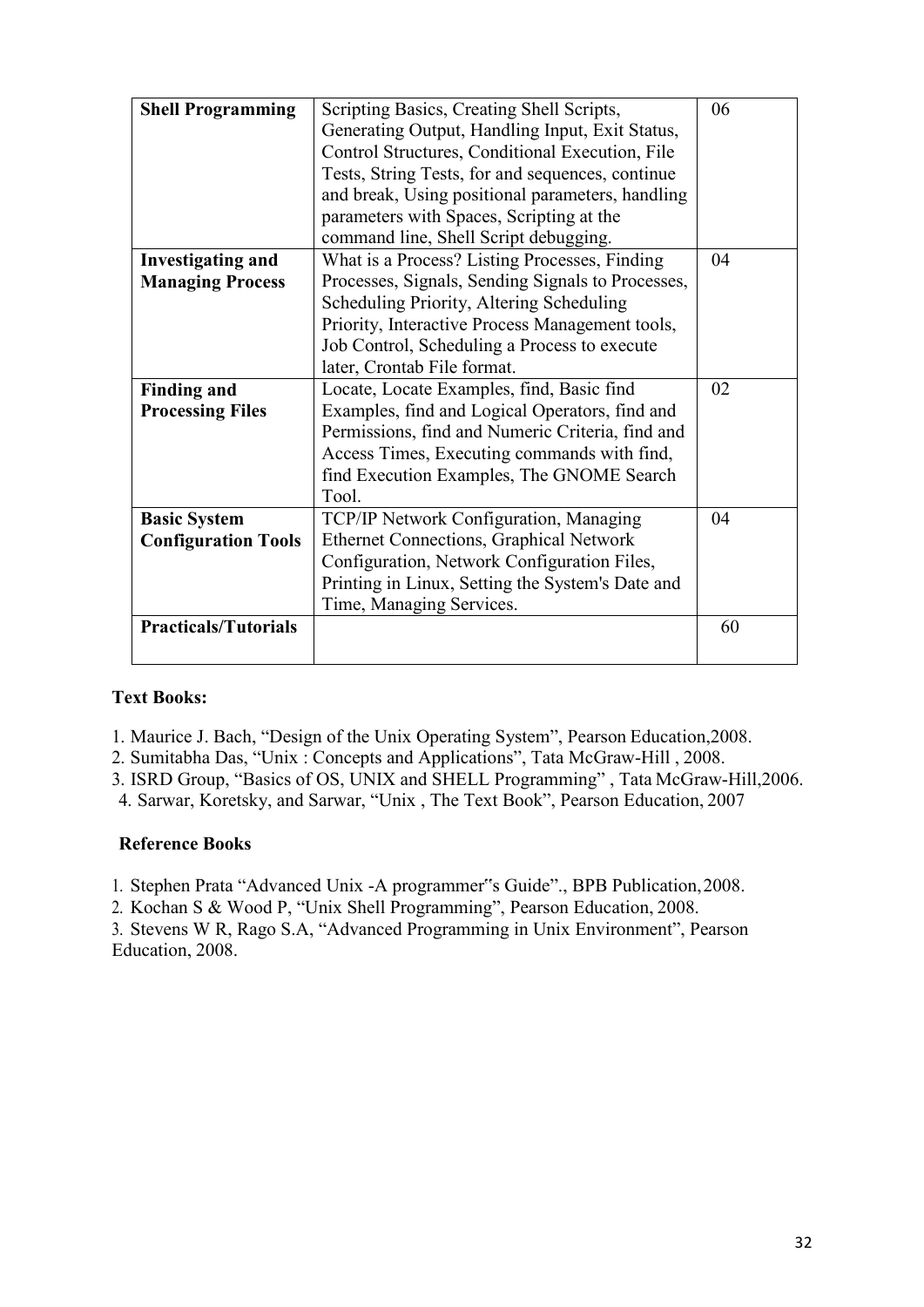## : **A9-R4DATA COMMUNICATION AND NETWORK TECHNOLOGIES**

| Performance                | <b>Contents</b>                                  | Hrs. |
|----------------------------|--------------------------------------------------|------|
| Criteria(OUTC              |                                                  |      |
| OME) No.                   |                                                  |      |
| <b>Understand basic of</b> | Introduction, Communication Systems, Signal      | 06   |
| Data                       | and data, Transmission modes,                    |      |
| <b>Communications</b>      | Synchronous and asynchronous transmission,       |      |
|                            | Circuits, channels and multi channeling,         |      |
|                            | Signaling, Encoding and decoding, Error          |      |
|                            | detection and Recovery, Flow control, Sliding    |      |
|                            | Window, Congestion Management, Multiplexing      |      |
|                            | [FDM, TDM, CDM, WDM] and Spreading [DS.          |      |
|                            | FH], Concept of Modulation, Baseband versus      |      |
|                            | Broadband; Pulse Code Modulation                 |      |
|                            | (PCM), Shift Keying [ASK, FSK, PSK, QPSK,        |      |
|                            | DPSK]; Encoding techniques and CODEC;            |      |
|                            | Classification of Modems, Standards and          |      |
|                            | Protocols, Protocols used by Modem to Transfer   |      |
|                            | files, Establishing a Connection (Internet)      |      |
|                            | connectivity); Digital Subscriber Loop (DSL)     |      |
| <b>Understand basic of</b> | Introduction, Switching techniques: Circuit      | 08   |
| Communication              | Switching, Packet switching, Datagram, Virtual   |      |
| <b>Network</b>             | circuit and Permanent Virtual Circuit,           |      |
|                            | Connectionless and connection oriented           |      |
|                            | communication, Message switching, Cell           |      |
|                            | switching (ATM); Telephone network signaling     |      |
|                            | Network topologies, Layering the                 |      |
|                            | communication process, Open Systems              |      |
|                            | Interconnection (OSI) model, Data                |      |
|                            | encapsulation; Protocols, services and layering, |      |
|                            | PDU/SDU; TCP/IP suite, Hour-glass model,         |      |
|                            | Internet Architecture and Protocol overview.     |      |
| <b>Understand various</b>  | Introduction, Access Techniques (STDM,           | 06   |
| <b>Media Access</b>        | FDMA, TDMA, Spread Spectrum techniques           |      |
| Control                    | and CDMA, DSSS, FHSS); Media Access              |      |
|                            | Control: Aloha and Slotted Aloha, Media Access   |      |
|                            | Control Address, Polling, CSMA, CSMA/CA,         |      |
|                            | CSMA/CD and Reservation Aloha, Digital           |      |
|                            | hierarchies [SONET/SDH]                          |      |
| <b>Understand</b>          | Introduction, LAN Hardware, LAN Operating        | 06   |
| <b>Categories and</b>      | Systems, Transmission Media: Guided Media        |      |
| topologies of              | (Twisted pair, Co-axial cable, Optical fiber);   |      |
| networks                   | Unguided Media (Radio, VHF, microwave,           |      |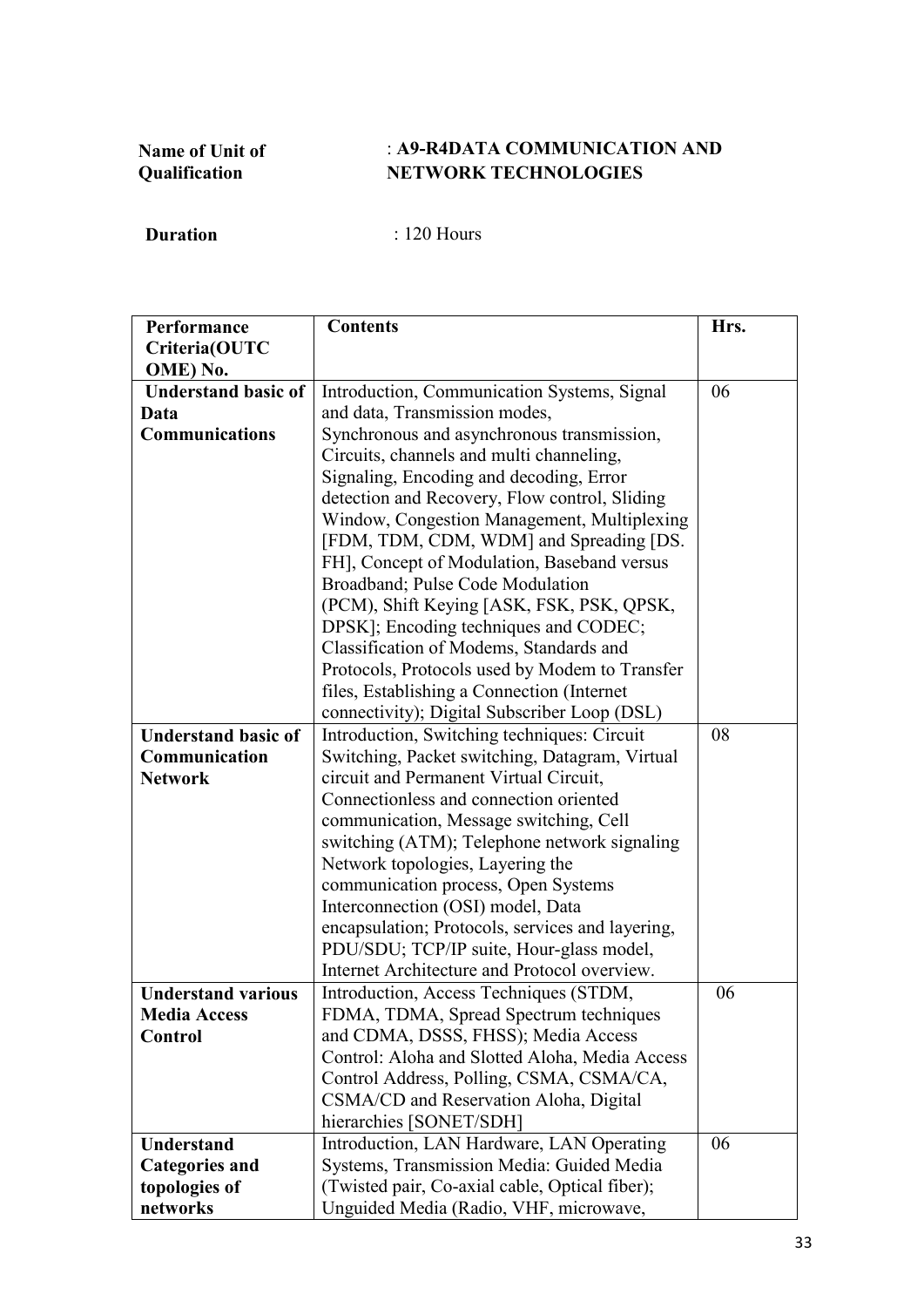|                                                                             | Satellite, Infrared); Fiber Optics Communication<br>Components (Source, Channel Detector.                                                                                                                                                                                                                                                                                                                                                                                                                                                                                                                                                                              |    |
|-----------------------------------------------------------------------------|------------------------------------------------------------------------------------------------------------------------------------------------------------------------------------------------------------------------------------------------------------------------------------------------------------------------------------------------------------------------------------------------------------------------------------------------------------------------------------------------------------------------------------------------------------------------------------------------------------------------------------------------------------------------|----|
| <b>Link Control and</b><br><b>MAC Protocols</b>                             | Framing, Error Detection and Correction;<br>Window-based Flow Control; Logical Link<br>Control, HDLC Protocol, Point-to-Point Protocol<br>(PPP), X.25 CCITT standard for packet data<br>transmission; Media access control, Random<br>Access Techniques, Scheduling Mechanisms.                                                                                                                                                                                                                                                                                                                                                                                        | 05 |
| <b>Local Area Network</b><br>(LAN)                                          | LAN topologies and protocols; IEEE 802<br>Standard; Ethernet (Standard, Fast, Gigabit),<br>Token Ring, FDDI, Wireless LANs (802.11x);<br>Connecting LANs: Repeaters, Bridges,<br>Switches, Routers; Virtual LANs                                                                                                                                                                                                                                                                                                                                                                                                                                                       | 05 |
| <b>Wide Area Network</b><br>(WAN)                                           | Network Layer Addressing and Routing<br>concepts (Forwarding Function, Filtering<br>Function); Routing Methods (Static and dynamic<br>routing, Distributed routing, Hierarchical<br>Routing); Distance Vector Protocol, Link State<br>protocol, Open Shortest Path First (OSPF);<br>Internet Protocol (IP): Addressing & Routing;<br>Internet Control Message Protocol, (ICMP),<br>Address Resolution Protocol (ARP), Dynamic<br>Host Control Protocol (DHCP), Network<br>Address Translation (NAT), IPv6, Mobile IP<br>Process-to-Process delivery in Transport Layer:<br>User Datagram Protocol (UDP),<br>Transmission Control Protocol (TCP),<br>congestion control | 08 |
| <b>Application</b><br><b>Protocols</b>                                      | Client/Server Model, Network File System<br>(NFS), Remote Login: Telnet; File Transfer<br>Protocol (FTP), Trivial File Transfer Protocol<br>(TFTP); E-mail system: Simple Mail Transfer<br>Protocol (SMTP), Post Office Protocol (POP);<br>World Wide Web (WWW), Domain Name<br>System (DNS), DNS servers; Hyper Text<br>system: Hyper Text Transfer Protocol (HTTP),<br>Hyper Text markup Language (HTML)                                                                                                                                                                                                                                                             | 08 |
| <b>Wireless Networks</b>                                                    | Radio Communications, Cellular Radio, Mobile<br>Telephony (GSM & CDMA), Satellite<br>Networks (VSAT), Mobile Adhoc Networks<br>(MANET).                                                                                                                                                                                                                                                                                                                                                                                                                                                                                                                                | 03 |
| <b>Strategies for</b><br>securing network<br>applications in<br>enterprises | Cryptography, IPsec, SSL/TLS, PGP, secure<br>HTTP, proxy, firewall, VPN; Simple Network<br>Management Protocol (SNMP), Network<br>policies.                                                                                                                                                                                                                                                                                                                                                                                                                                                                                                                            | 05 |
| <b>Practicals/Tutorials</b>                                                 |                                                                                                                                                                                                                                                                                                                                                                                                                                                                                                                                                                                                                                                                        | 60 |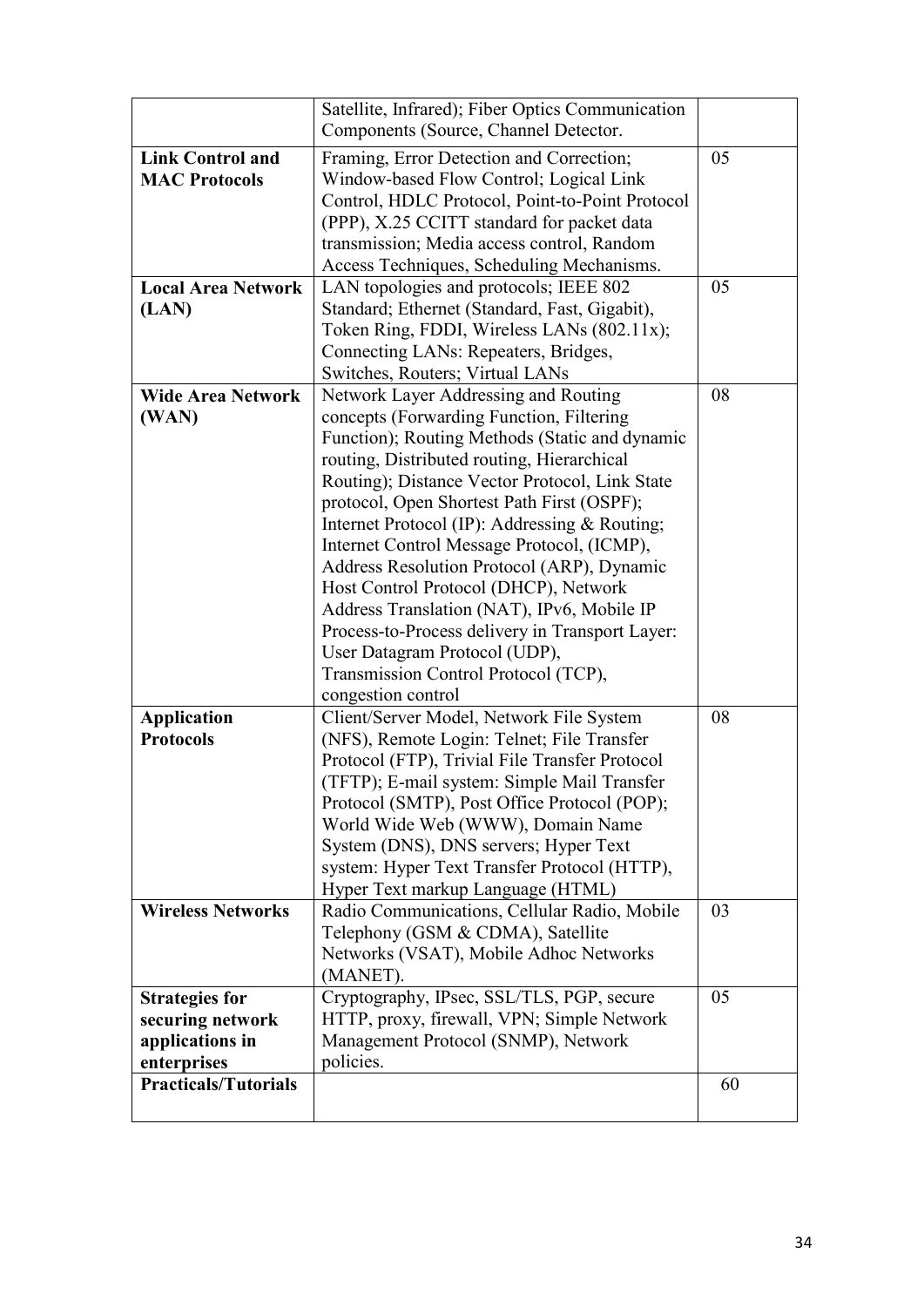1. Behrouz A Forouzan, "Data Communication and Networking", Tata McGraw-Hill, 2008

2. William Stallings, "Data and Computer Communications", Pearson Education, 2008.

3. Rajneesh Agrawal and Bharat Bhushan Tiwari, "Data Communication and Computer Networks", Vikas Publishing house Ltd. , 2005.

4. Tomasi Wayne, "Introduction to Data Communications and Networking", Pearson Education, 2007

## **Reference Books**

1. A. S. Tanenbaum, "Computer Networks", Fourth Edition, Pearson Education.

2. A. Leon-Gracia and I. Widjaja, "Communication Networks", Tata McGraw Hill, 2004.

3. K. Pahlavan and P. Krishnamurthy, "Principles of Wireless Networks", EEE/ Prentice Hall of India, 2003..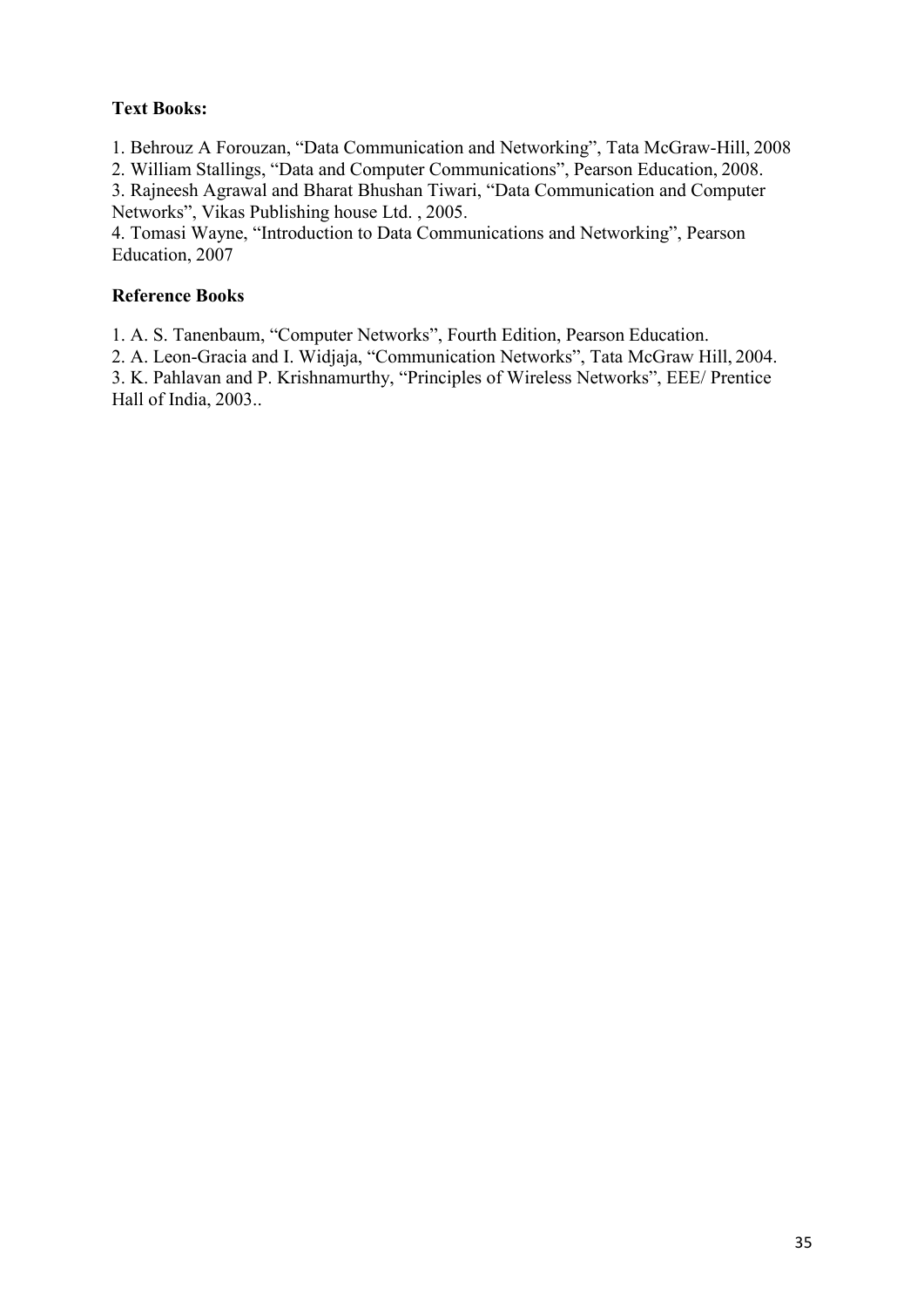## **A10.1-R4 INTRODUCTION TO OBJECT ORIENTED PROGRAMMING THROUGH JAVA**.

| Criteria(OUTC<br>OME) No.<br>1) Thinking Object-Oriented<br>14<br>(1 Hr.)<br><b>Basics of Object</b><br>• Why Is OOP Popular? A New Paradigm, A<br><b>Oriented</b><br>Way of Viewing the World.<br>Programming.<br>• Why Is OOP Popular? A New Paradigm, A<br>Way of Viewing the World.<br>2) Abstraction<br>(1 Hr.)<br>• Layers of Abstraction, Other Forms of<br>Abstraction.<br>3) Classes and Methods<br>(1 Hr.)<br>• Encapsulation, Class Definitions, Methods.<br>$-153-$<br>4) Messages, Instances, and Initialization<br>(2 Hrs.)<br>• Message-Passing Syntax, Statically and<br>Dynamically Typed Languages,<br>Accessing the Receiver from Within a Method,<br><b>Object Creation</b> , Pointers<br>and Memory Allocation, Constructors {Constant<br>Values}, Destructors and Finalizers. | Performance | <b>Contents</b> | Hrs. |
|-----------------------------------------------------------------------------------------------------------------------------------------------------------------------------------------------------------------------------------------------------------------------------------------------------------------------------------------------------------------------------------------------------------------------------------------------------------------------------------------------------------------------------------------------------------------------------------------------------------------------------------------------------------------------------------------------------------------------------------------------------------------------------------------------------|-------------|-----------------|------|
|                                                                                                                                                                                                                                                                                                                                                                                                                                                                                                                                                                                                                                                                                                                                                                                                     |             |                 |      |
|                                                                                                                                                                                                                                                                                                                                                                                                                                                                                                                                                                                                                                                                                                                                                                                                     |             |                 |      |
|                                                                                                                                                                                                                                                                                                                                                                                                                                                                                                                                                                                                                                                                                                                                                                                                     |             |                 |      |
|                                                                                                                                                                                                                                                                                                                                                                                                                                                                                                                                                                                                                                                                                                                                                                                                     |             |                 |      |
|                                                                                                                                                                                                                                                                                                                                                                                                                                                                                                                                                                                                                                                                                                                                                                                                     |             |                 |      |
|                                                                                                                                                                                                                                                                                                                                                                                                                                                                                                                                                                                                                                                                                                                                                                                                     |             |                 |      |
|                                                                                                                                                                                                                                                                                                                                                                                                                                                                                                                                                                                                                                                                                                                                                                                                     |             |                 |      |
|                                                                                                                                                                                                                                                                                                                                                                                                                                                                                                                                                                                                                                                                                                                                                                                                     |             |                 |      |
|                                                                                                                                                                                                                                                                                                                                                                                                                                                                                                                                                                                                                                                                                                                                                                                                     |             |                 |      |
|                                                                                                                                                                                                                                                                                                                                                                                                                                                                                                                                                                                                                                                                                                                                                                                                     |             |                 |      |
|                                                                                                                                                                                                                                                                                                                                                                                                                                                                                                                                                                                                                                                                                                                                                                                                     |             |                 |      |
|                                                                                                                                                                                                                                                                                                                                                                                                                                                                                                                                                                                                                                                                                                                                                                                                     |             |                 |      |
|                                                                                                                                                                                                                                                                                                                                                                                                                                                                                                                                                                                                                                                                                                                                                                                                     |             |                 |      |
|                                                                                                                                                                                                                                                                                                                                                                                                                                                                                                                                                                                                                                                                                                                                                                                                     |             |                 |      |
|                                                                                                                                                                                                                                                                                                                                                                                                                                                                                                                                                                                                                                                                                                                                                                                                     |             |                 |      |
|                                                                                                                                                                                                                                                                                                                                                                                                                                                                                                                                                                                                                                                                                                                                                                                                     |             |                 |      |
|                                                                                                                                                                                                                                                                                                                                                                                                                                                                                                                                                                                                                                                                                                                                                                                                     |             |                 |      |
|                                                                                                                                                                                                                                                                                                                                                                                                                                                                                                                                                                                                                                                                                                                                                                                                     |             |                 |      |
|                                                                                                                                                                                                                                                                                                                                                                                                                                                                                                                                                                                                                                                                                                                                                                                                     |             |                 |      |
|                                                                                                                                                                                                                                                                                                                                                                                                                                                                                                                                                                                                                                                                                                                                                                                                     |             |                 |      |
|                                                                                                                                                                                                                                                                                                                                                                                                                                                                                                                                                                                                                                                                                                                                                                                                     |             |                 |      |
|                                                                                                                                                                                                                                                                                                                                                                                                                                                                                                                                                                                                                                                                                                                                                                                                     |             |                 |      |
| 5) Inheritance and Substitution<br>(3 Hrs.)                                                                                                                                                                                                                                                                                                                                                                                                                                                                                                                                                                                                                                                                                                                                                         |             |                 |      |
| • An Intuitive Description of Inheritance,                                                                                                                                                                                                                                                                                                                                                                                                                                                                                                                                                                                                                                                                                                                                                          |             |                 |      |
| Inheritance in Various Languages,                                                                                                                                                                                                                                                                                                                                                                                                                                                                                                                                                                                                                                                                                                                                                                   |             |                 |      |
| [Subclass, Subtype, and Substitution],                                                                                                                                                                                                                                                                                                                                                                                                                                                                                                                                                                                                                                                                                                                                                              |             |                 |      |
| Overriding and Virtual Methods,                                                                                                                                                                                                                                                                                                                                                                                                                                                                                                                                                                                                                                                                                                                                                                     |             |                 |      |
| Interfaces and Abstract Classes, Forms of                                                                                                                                                                                                                                                                                                                                                                                                                                                                                                                                                                                                                                                                                                                                                           |             |                 |      |
| Inheritance, The Benefits of                                                                                                                                                                                                                                                                                                                                                                                                                                                                                                                                                                                                                                                                                                                                                                        |             |                 |      |
| Inheritance, The Costs of Inheritance. Examples                                                                                                                                                                                                                                                                                                                                                                                                                                                                                                                                                                                                                                                                                                                                                     |             |                 |      |
| (Language independent)                                                                                                                                                                                                                                                                                                                                                                                                                                                                                                                                                                                                                                                                                                                                                                              |             |                 |      |
| 6) Static and Dynamic Behavior<br>(1 Hr.)                                                                                                                                                                                                                                                                                                                                                                                                                                                                                                                                                                                                                                                                                                                                                           |             |                 |      |
| • Static versus Dynamic Typing, Static and                                                                                                                                                                                                                                                                                                                                                                                                                                                                                                                                                                                                                                                                                                                                                          |             |                 |      |
| Dynamic Classes, Static versus                                                                                                                                                                                                                                                                                                                                                                                                                                                                                                                                                                                                                                                                                                                                                                      |             |                 |      |
| Dynamic Method Binding.                                                                                                                                                                                                                                                                                                                                                                                                                                                                                                                                                                                                                                                                                                                                                                             |             |                 |      |
| 7) Multiple Inheritance<br>(1 Hr.)                                                                                                                                                                                                                                                                                                                                                                                                                                                                                                                                                                                                                                                                                                                                                                  |             |                 |      |
| • Inheritance as Categorization, Problems                                                                                                                                                                                                                                                                                                                                                                                                                                                                                                                                                                                                                                                                                                                                                           |             |                 |      |
| Arising from Multiple Inheritance,                                                                                                                                                                                                                                                                                                                                                                                                                                                                                                                                                                                                                                                                                                                                                                  |             |                 |      |
| Inner Classes.                                                                                                                                                                                                                                                                                                                                                                                                                                                                                                                                                                                                                                                                                                                                                                                      |             |                 |      |
| 8) Polymorphism and Software Reuse<br>(1 Hr.)                                                                                                                                                                                                                                                                                                                                                                                                                                                                                                                                                                                                                                                                                                                                                       |             |                 |      |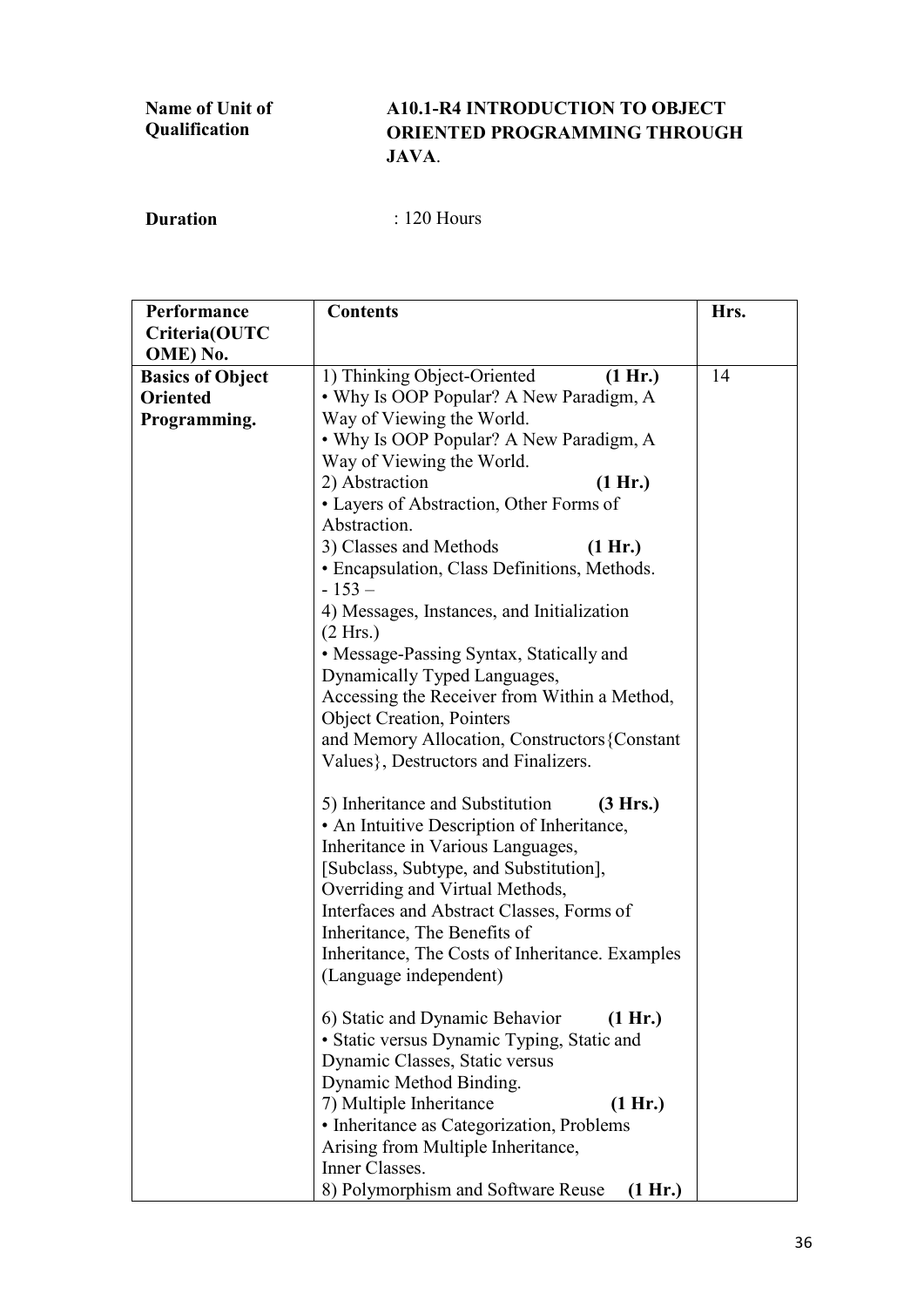|                                                        | · Polymorphism in Programming Languages,<br>Mechanisms for Software<br>Reuse, Efficiency and Polymorphism, Will<br>Widespread Software Reuse<br><b>Become Reality?</b><br>9) Overloading and Overriding<br>(3 Hrs.)<br>• Type Signatures and Scopes, Overloading<br>Based on Scopes, Overloading<br>Based on Type Signatures, Redefinition,<br>Notating Overriding, Replacement<br>versus Refinement, Deferred Methods,<br>Overriding versus Shadowing,<br>Covariance and Contra variance.                                                                                                                                                                                                                                                                                                                                                                                                                                                                  |    |
|--------------------------------------------------------|-------------------------------------------------------------------------------------------------------------------------------------------------------------------------------------------------------------------------------------------------------------------------------------------------------------------------------------------------------------------------------------------------------------------------------------------------------------------------------------------------------------------------------------------------------------------------------------------------------------------------------------------------------------------------------------------------------------------------------------------------------------------------------------------------------------------------------------------------------------------------------------------------------------------------------------------------------------|----|
| <b>Introduction to Java</b><br>Programming<br>Language | 1) An Introduction to Java<br>(1 Hr.)<br>• Java as a Programming Platform, The Java<br>"White Paper" Buzzwords,<br>Java and the Internet, A Short History of Java,<br><b>Common Misconceptions</b><br>About Java.<br>2) The Java Programming Environment (1Hr.)<br>• Installing the Java Development Kit, Choosing<br>a Development<br>Environment, Using the Command-Line Tools,<br>Using an Integrated<br>Development Environment, Compiling and<br>Running Programs from a Text<br>Editor, Running a Graphical Application,<br>Building and Running Applets.<br>3) Fundamental Programming Structures in Java<br>(2 Hrs.)<br>• A Simple Java Program, Comments, Data<br>Types, Variables, Operators,<br>Strings, Input and Output, Control Flow, Big<br>Numbers, Arrays.<br>4) Objects and Classes<br>(2 Hrs.)<br>• Introduction to Object-Oriented Programming,<br>Using Predefined Classes,<br>$-154-$<br>Defining Your Own Classes, Static Fields and | 32 |
|                                                        | Methods, Method<br>Parameters, Object Construction, Packages,<br>Documentation Comments,<br>Class Design Hints.<br>5) Inheritance<br>(2 Hrs.)<br>• Classes, Superclasses, and Subclasses, Object:<br>The Cosmic Superclass,                                                                                                                                                                                                                                                                                                                                                                                                                                                                                                                                                                                                                                                                                                                                 |    |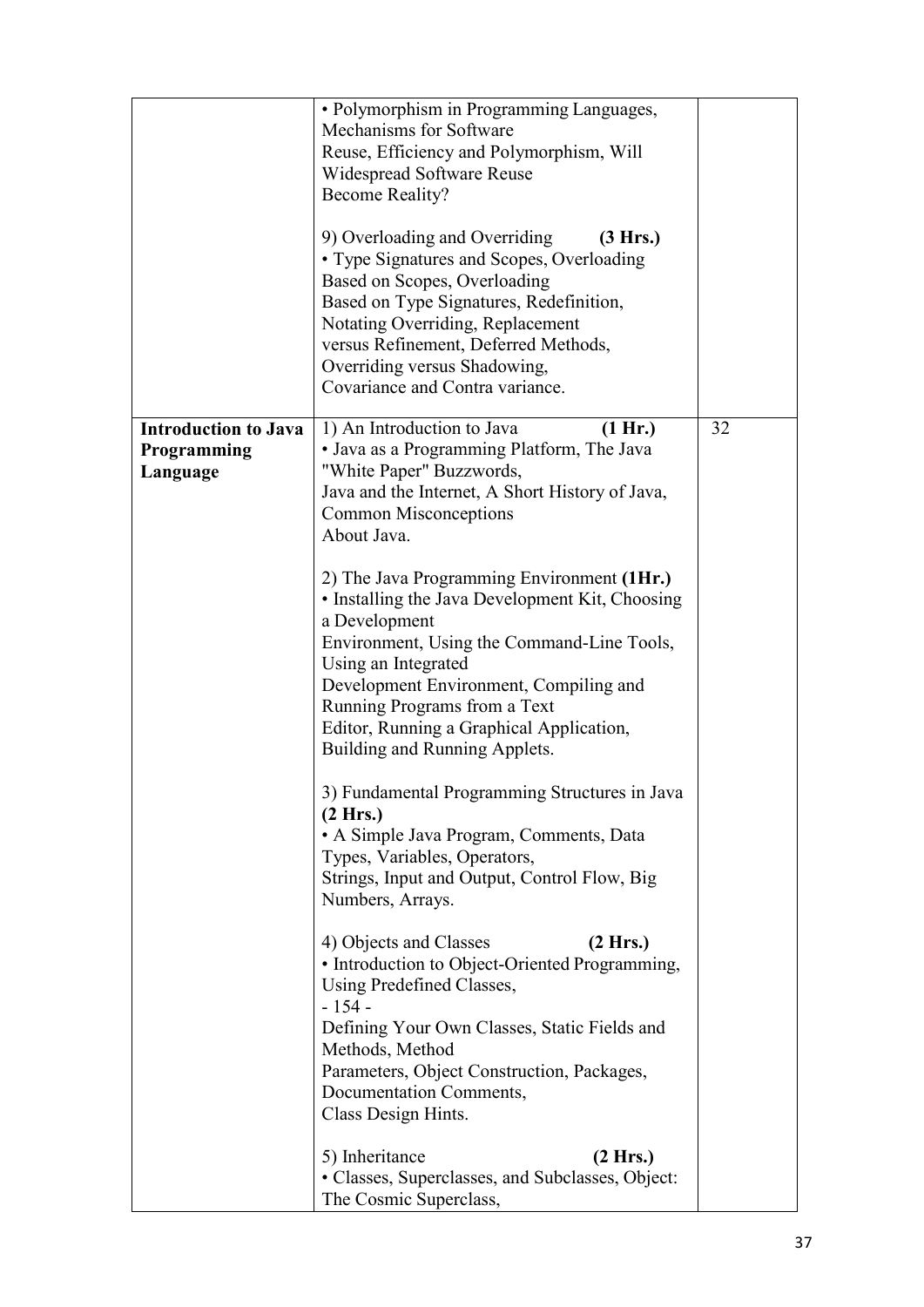| Generic ArrayLists, Object Wrappers and<br>Autoboxing, Reflection,<br>Enumeration Classes, Design Hints for<br>Inheritance.                                                                                                                                                                                                                               |  |
|-----------------------------------------------------------------------------------------------------------------------------------------------------------------------------------------------------------------------------------------------------------------------------------------------------------------------------------------------------------|--|
| 6) Interfaces and Inner Classes<br>(2 Hrs.)<br>• Interfaces, Object Cloning, Interfaces and<br>Callbacks, Inner Classes, Proxies.                                                                                                                                                                                                                         |  |
| 7) Introduction to GUI<br>(2 Hrs.)<br>• AWT Architecture, Light-Weight vs Heavy-<br>Weight, AWT Event Model,<br>AWT Event Hierarchy & Event Handling, Using<br>Top-Levels, components<br>and containers, Introduction to Layouts, Focus<br>Architecture.                                                                                                  |  |
| (4 Hrs.)<br>8) Graphics Programming<br>• Java2D Rendering Model, Strokes & Fills,<br>Geometries, Fonts and Text<br>Layout, Transformations, Display and<br>manipulation of Images and<br>offscreen buffers, Using Color, Printing through<br>Java, Doing More with<br>Images using Image IO, Hardware Acceleration<br>and Active Rendering<br>Techniques. |  |
| 9) User Interface Components with Swing<br>(4 Hrs.)<br>• The Model-View-Controller Design Pattern,<br>Introduction to Layout<br>Management, Text Input, Choice Components,<br>Menus, Sophisticated<br>Layout Management, Dialog Boxes.                                                                                                                    |  |
| 10) Deploying Applets and Applications<br>(2 Hrs.)<br>• Applet Basics, The Applet HTML Tags and<br>Attributes, Multimedia, The<br>Applet Context, JAR Files, Application<br>Packaging, Java Web Start,<br>Storage of Application Preferences.                                                                                                             |  |
| 11) Exceptions and Debugging<br>(2 Hrs.)<br>• Dealing with Errors, Catching Exceptions, Tips<br>for Using Exceptions,<br>Logging, Using Assertions, Debugging<br>Techniques, Using a<br>Debugger.                                                                                                                                                         |  |
| 12) Streams and Files<br>(3 Hrs.)                                                                                                                                                                                                                                                                                                                         |  |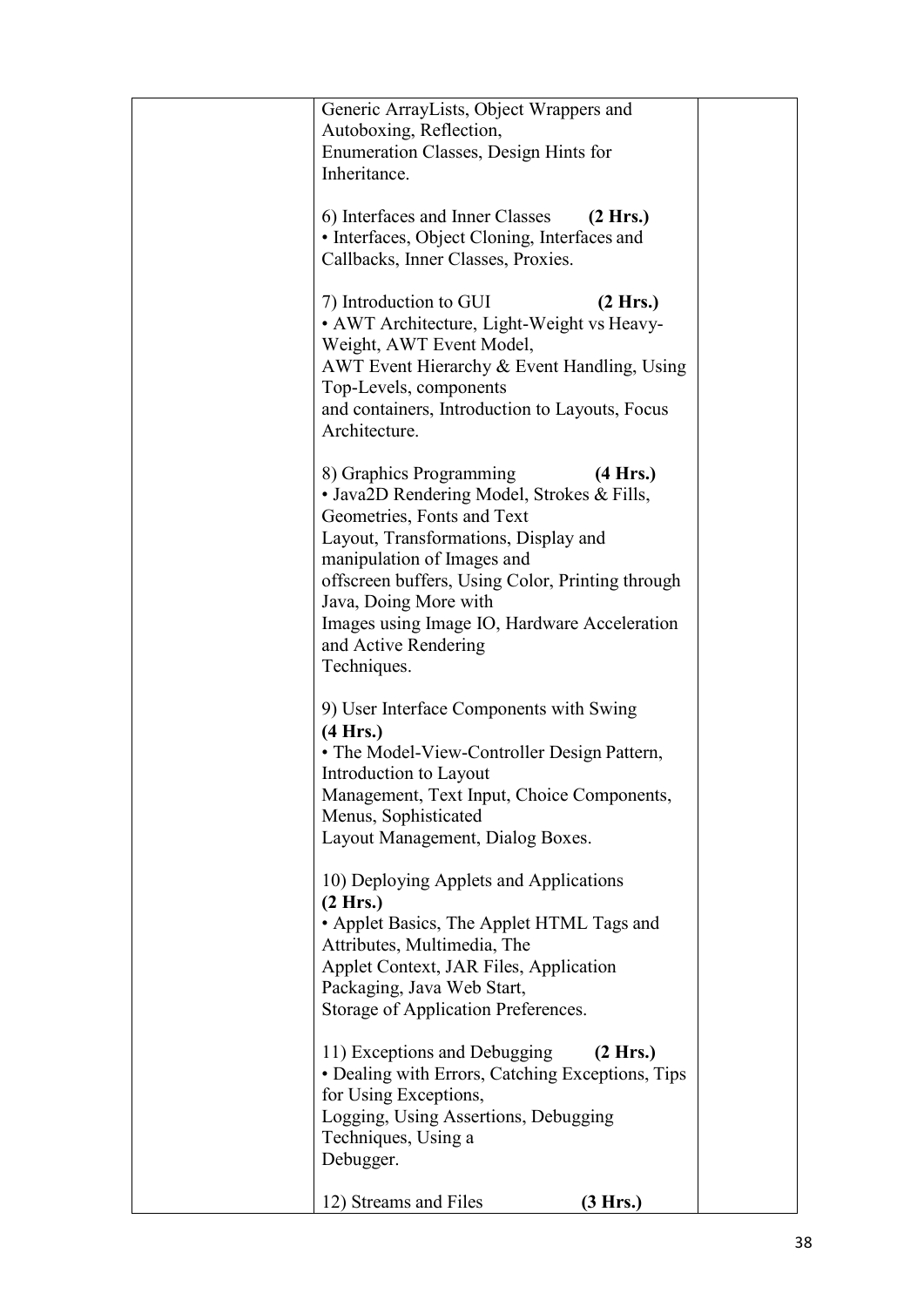|                               | • The Complete Stream Zoo, ZIP File Streams,<br>Use of Streams, Object<br>Streams, File Management, New I/O, Regular<br>Expressions.<br>13) Database Programming<br>(5 Hrs.)<br>• The Design of JDBC, The Structured Query<br>Language, JDBC                                                                                                                                                                                                                                                                                                                                                                                                                                                                                                                                                                                                                                                                                                                                                                                                                                                                                                                                                                                                                                                                                                                     |    |
|-------------------------------|------------------------------------------------------------------------------------------------------------------------------------------------------------------------------------------------------------------------------------------------------------------------------------------------------------------------------------------------------------------------------------------------------------------------------------------------------------------------------------------------------------------------------------------------------------------------------------------------------------------------------------------------------------------------------------------------------------------------------------------------------------------------------------------------------------------------------------------------------------------------------------------------------------------------------------------------------------------------------------------------------------------------------------------------------------------------------------------------------------------------------------------------------------------------------------------------------------------------------------------------------------------------------------------------------------------------------------------------------------------|----|
|                               | Installation, Basic JDBC Programming                                                                                                                                                                                                                                                                                                                                                                                                                                                                                                                                                                                                                                                                                                                                                                                                                                                                                                                                                                                                                                                                                                                                                                                                                                                                                                                             |    |
|                               | Concepts, Query Execution,<br>Scrollable and Updatable Result Sets, Metadata,                                                                                                                                                                                                                                                                                                                                                                                                                                                                                                                                                                                                                                                                                                                                                                                                                                                                                                                                                                                                                                                                                                                                                                                                                                                                                    |    |
|                               | Row Sets,                                                                                                                                                                                                                                                                                                                                                                                                                                                                                                                                                                                                                                                                                                                                                                                                                                                                                                                                                                                                                                                                                                                                                                                                                                                                                                                                                        |    |
|                               | <b>Transactions, Advanced Connection</b>                                                                                                                                                                                                                                                                                                                                                                                                                                                                                                                                                                                                                                                                                                                                                                                                                                                                                                                                                                                                                                                                                                                                                                                                                                                                                                                         |    |
|                               | Management, Introduction to<br>LDAP.                                                                                                                                                                                                                                                                                                                                                                                                                                                                                                                                                                                                                                                                                                                                                                                                                                                                                                                                                                                                                                                                                                                                                                                                                                                                                                                             |    |
| <b>Introduction to</b><br>UML | 1) Introduction, An outline Development Process<br>and Use cases<br>(2 Hrs.)<br>• What Is the UML?, How We Got Here,<br>Notations and Meta-Models,<br>Why Do Analysis and Design?, Overview of the<br>Process, Inception,<br>Elaboration, Planning the Construction Phase,<br>Construction, Transition,<br>When to Use Iterative Development, Use Case<br>Diagrams, Business<br>and System Use Cases, When to Use Cases.<br>2) Class Diagrams and Advance Concepts<br>(4 Hrs.)<br>• Perspectives, Associations, Attributes,<br>Operations, Generalization, Constraint Rules,<br>When to Use Class Diagrams, Stereotypes,<br>Object Diagram, Class Scope Operations and<br>Attributes, Multiple and Dynamic Classification,<br>Aggregation and Composition, Derived<br>Associations and<br>Attributes, Interfaces and Abstract Classes,<br>Reference Objects and Value<br>Objects, Collections for Multivalued Association<br>Ends, Frozen, Classification and Generalization,<br>Qualified Associations, Association Class,<br>Parameterized Class, Visibility.<br>3) Interaction Diagrams, Packages and<br>Collaborations<br>(1 Hr.)<br>· Sequence Diagrams, Collaboration Diagrams,<br>Comparing Sequence and<br>Collaboration Diagrams, When to Use<br>Interaction Diagrams, Packages,<br>Collaborations, When to Use Package Diagrams<br>and Collaborations. | 14 |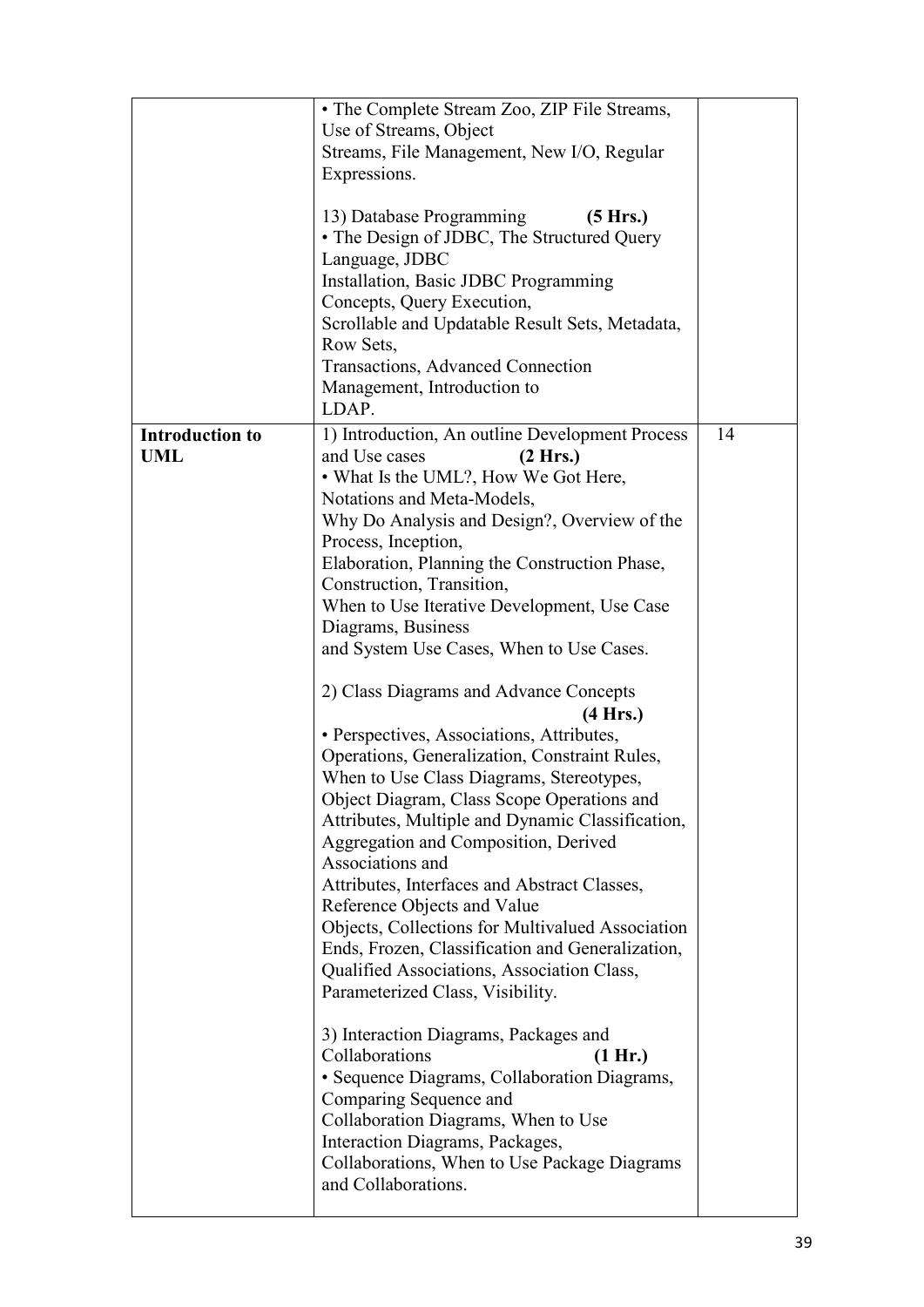|                             | 4) State and Activity Diagrams<br>(1 Hr.)<br>• Concurrent State Diagrams, When to Use State<br>Diagrams, Decomposing<br>an Activity, Dynamic Concurrency, Swimlanes,<br>When to Use Activity<br>Diagrams. |    |
|-----------------------------|-----------------------------------------------------------------------------------------------------------------------------------------------------------------------------------------------------------|----|
|                             | 5) Physical Diagrams<br>(1 Hr.)<br>• Deployment Diagrams, Component Diagrams,<br><b>Combining Component</b><br>and Deployment Diagrams, When to Use<br>Physical Diagrams.                                 |    |
|                             | 6) Case Studies<br>(5 Hrs.)                                                                                                                                                                               |    |
| <b>Practicals/Tutorials</b> |                                                                                                                                                                                                           | 60 |

1. Timothy Budo, "An Introduction to Object-Oriented Programming with Java", Pearson Education, 2009.

2. Martin Fowler,"UML Distilled: A Brief Guide to the Standard Object Modeling Language", 3rd Edition, Pearson Education, 2009

## **Reference Books**

1. H. Schildt, "The Complete Reference -Java2", Tata McGraw-Hill, 2008.

2. P. J Dietel and H. M Dietel, "Java How to Program", 7th Edition, Pearson Education, 2008.

3. Grady Booch, James Rumbaugh, Ivar Jacobson, "Unified Modeling Language User Guide", 2nd Edition, Pearson Education, 2009.

4. Wu C Thomas, "Introduction to Object Oriented Programming with Java", 4th Edition, Tata McGraw-Hill, 2008.

5. Balaguruswamy E, "Programming with Java", Tata McGraw-Hill, 2007.

6. Muthu C, "Essentials of Java Programming", 2008, Tata McGraw-Hill, 2007.

- 7. Bhave M.P, Patekar S.A, "Programming with Java", Pearson Education , 2009.
- 8. Khurana Rohit , "Object Oriented Programming with C++", Vikas Publishing Hou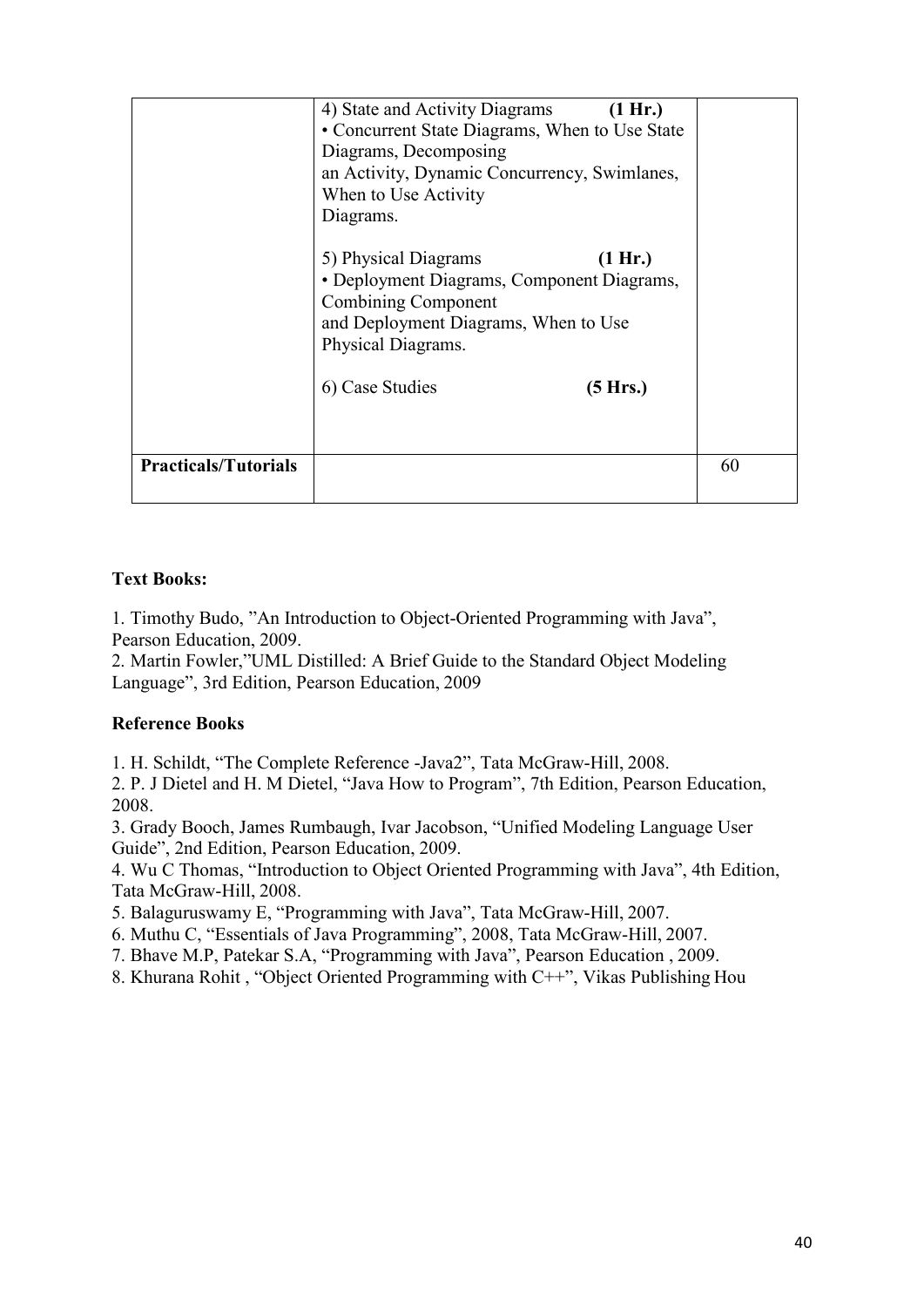## : **A10.2-R4SOFTWARE TESTING AND QUALITY MANAGEMENT**

| Performance<br>Criteria                         | <b>Contents</b>                                                                                                                                                                                                                                                                                               | Hrs. |
|-------------------------------------------------|---------------------------------------------------------------------------------------------------------------------------------------------------------------------------------------------------------------------------------------------------------------------------------------------------------------|------|
| (OUTCOME)<br>No.                                |                                                                                                                                                                                                                                                                                                               |      |
| <b>Introduction</b>                             | Software program and its objective, Software<br>development techniques, top-down verses<br>Bottom-up approach, modular and structures<br>programming. A brief introduction about<br>object Oriented approach.                                                                                                 | 02   |
| <b>Importance of</b><br><b>Software Testing</b> | Software testing and its importance, software<br>development life cycle verses software testing<br>life cycle, Deliverables, version and error control                                                                                                                                                        | 04   |
| <b>Testing Techniques</b><br>and Strategy       | Unit testing, Integration testing, System testing,<br>Acceptance testing<br>White-Box testing: Flow Graph notation,<br>Cyclomatic Complexity, Graph matrices, control<br>structure and loop testing.<br>Black-Box testing: Equivalence partitioning,<br>Boundary Value Analysis, Orthogonal Array<br>testing. | 10   |
| <b>Verification and</b><br><b>Validation</b>    | Requirement verification, Coding standards,<br>Walk through, Formal Inspection, Design<br>validation and verification, Function test, Design<br>metrics, correctness proof and its<br>requirement.                                                                                                            | 06   |
| <b>Building Test Cases</b><br>and Plans         | Format of test cases, Du, dc and other data paths,<br>Test data selection, branch coverage,<br>statement coverage, pre-condition and post-<br>condition, Test schedule and check pointing,<br>suitable exercises for creating test cases for each<br>type of techniques mentioned in para 3.                  | 20   |
| <b>Quality Assurance</b><br>and Standards       | Basic software quality parameters and its<br>metrics, Software Configuration Change and<br>types of errors, Quality management models:<br>ISO, SPICE, IEEE, CMM                                                                                                                                               | 10   |